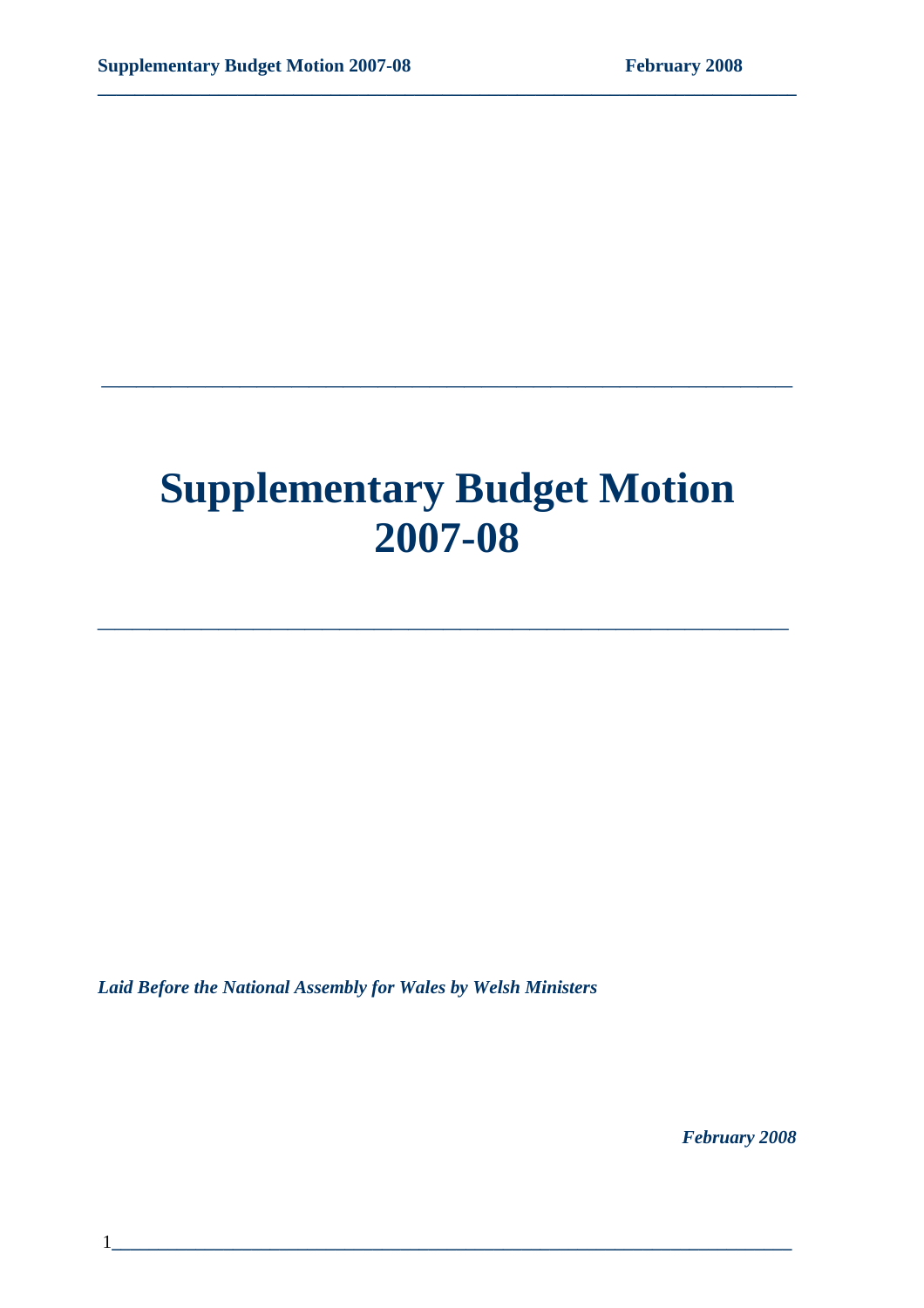#### **Supplementary Budget Motion**

The Assembly is asked to agree the following:

1. This resolution for the year ending 31 March 2008 is made by the National Assembly for Wales ("the Assembly") pursuant to Section 120(2) and 126 of the Government of Wales Act 2006.

**\_\_\_\_\_\_\_\_\_\_\_\_\_\_\_\_\_\_\_\_\_\_\_\_\_\_\_\_\_\_\_\_\_\_\_\_\_\_\_\_\_\_\_\_\_\_\_\_\_\_\_\_\_\_\_\_\_\_\_\_\_\_\_\_\_\_\_\_\_\_\_\_\_\_\_** 

#### Welsh Ministers

2. Welsh Ministers are authorised—

(a) to use resources (not including accruing resources) during the financial year ending 31 March 2008 for the services and purposes specified in Column 1 of Schedule 1, up to a maximum of the corresponding amounts specified in Column 2 of that Schedule;

(b) in addition, to retain income, within the categories of accruing resources specified in Column 1 of each Part of Schedule 2, during the financial year ending 31 March 2008, for use on the services and purposes specified in the corresponding entries in Column 2 of each Part of that Schedule, up to the limit specified for each Part of that Schedule; and

(c) to draw cash out of the Welsh Consolidated Fund for use on the services and purposes specified in Schedule 1, up to the net cash requirement limit specified in Schedule 5.

#### Assembly Commission

#### 3. The Assembly Commission is authorised—

(a) to use resources (not including accruing resources) during the financial year ending 31 March 2008 for the services and purposes specified in Column 1 of Part 1 of Schedule 3, up to a maximum of the corresponding amounts specified in Column 2 of Part 1 of Schedule 3;

(b) in addition, to retain income, within the categories of accruing resources specified in Column 1 of Part 1 of Schedule 4, during the financial year ending 31 March 2008, for use on the services and purposes specified in the corresponding entries in Column 2 of Part 1 of that Schedule, up to the limit specified in Part 1 of that Schedule; and

(c) to draw cash out of the Welsh Consolidated Fund for use on the services and purposes specified in Column 1 of Part 1 of Schedule 3, up to the net cash requirement limit specified in Schedule 5.

#### Public Services Ombudsman for Wales

4. The Public Services Ombudsman for Wales is authorised—

(a) to use resources (not including accruing resources) during the financial year ending 31 March 2008 for the services and purposes specified in Column 1 of Part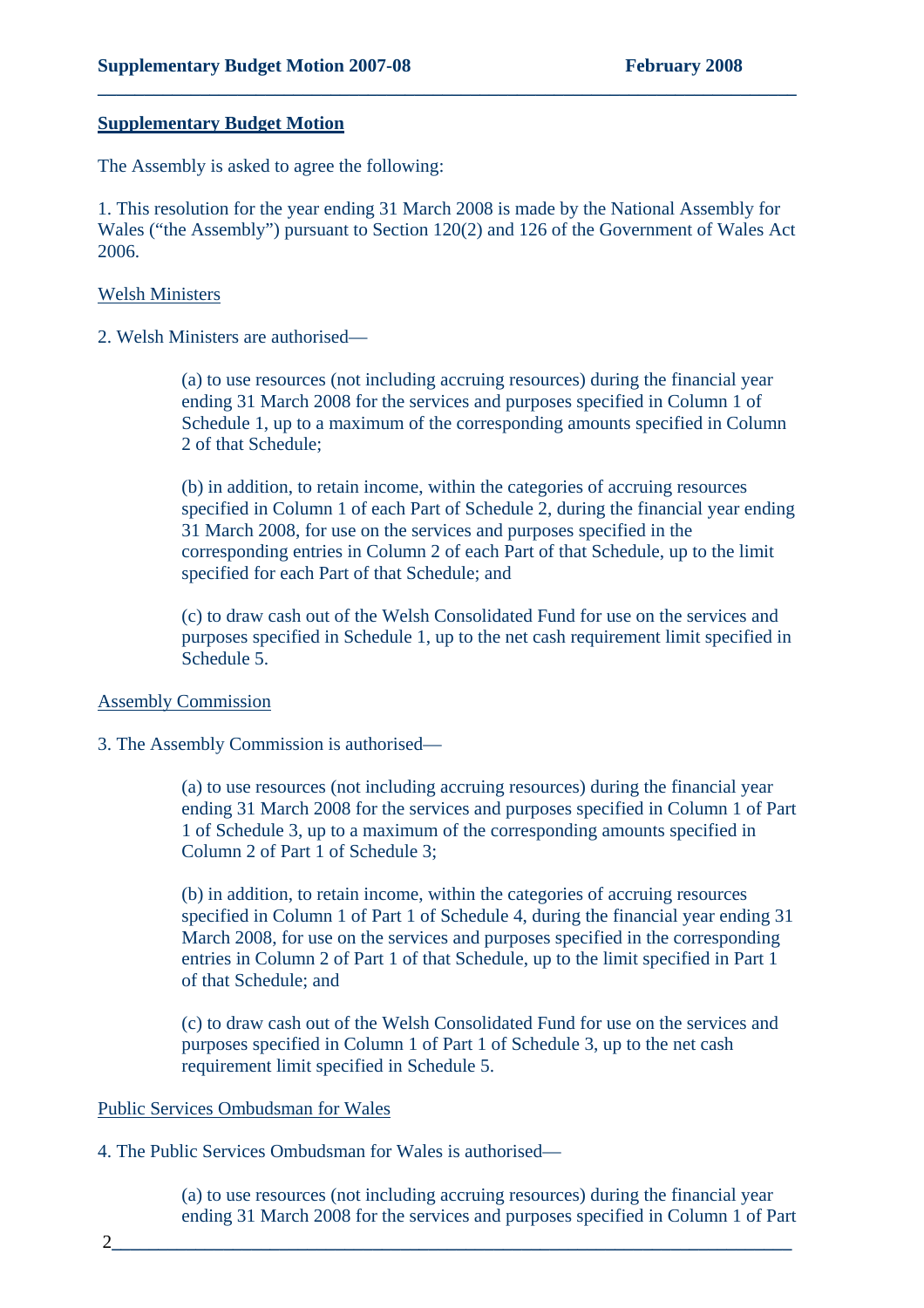2 of Schedule 3, up to a maximum of the corresponding amounts specified in Column 2 of Part 2 of Schedule 3;

**\_\_\_\_\_\_\_\_\_\_\_\_\_\_\_\_\_\_\_\_\_\_\_\_\_\_\_\_\_\_\_\_\_\_\_\_\_\_\_\_\_\_\_\_\_\_\_\_\_\_\_\_\_\_\_\_\_\_\_\_\_\_\_\_\_\_\_\_\_\_\_\_\_\_\_** 

(b) in addition, to retain income, within the categories of accruing resources specified in Column 1 of Part 2of Schedule 4, during the financial year ending 31 March 2008, for use on the services and purposes specified in the corresponding entries in Column 2 of Part 2 of that Schedule, up to the limit specified in Part 2 of that Schedule; and

(c) to draw cash out of the Welsh Consolidated Fund for use on the services and purposes specified in Column 1 of Part 2 of Schedule 3, up to the net cash requirement limit specified in Schedule 5.

#### Auditor General for Wales

5. The Auditor General for Wales is authorised—

(a) to use resources (not including accruing resources) during the financial year ending 31 March 2008 for the services and purposes specified in Column 1 of Part 3 of Schedule 3, up to a maximum of the corresponding amounts specified in Column 2 of Part 3 of Schedule 3;

(b) in addition, to retain income, within the categories of accruing resources specified in Column 1 of Part 3 of Schedule 4, during the financial year ending 31 March 2008, for use on the services and purposes specified in the corresponding entries in Column 2 of Part 3 of that Schedule, up to the limit specified in Part 3 of that Schedule; and

(c) to draw cash out of the Welsh Consolidated Fund for use on the services and purposes specified in Column 1 of Part 3 of Schedule 3, up to the net cash requirement limit specified in Schedule 5.

#### Specification of Categories of Accruing Resources

6. The categories of accruing resources listed in Column 1 of each Part of Schedule 2, and in Column 1 of each part of Schedule 4, are specified categories for the purposes of section 120(2)(a) of the Act."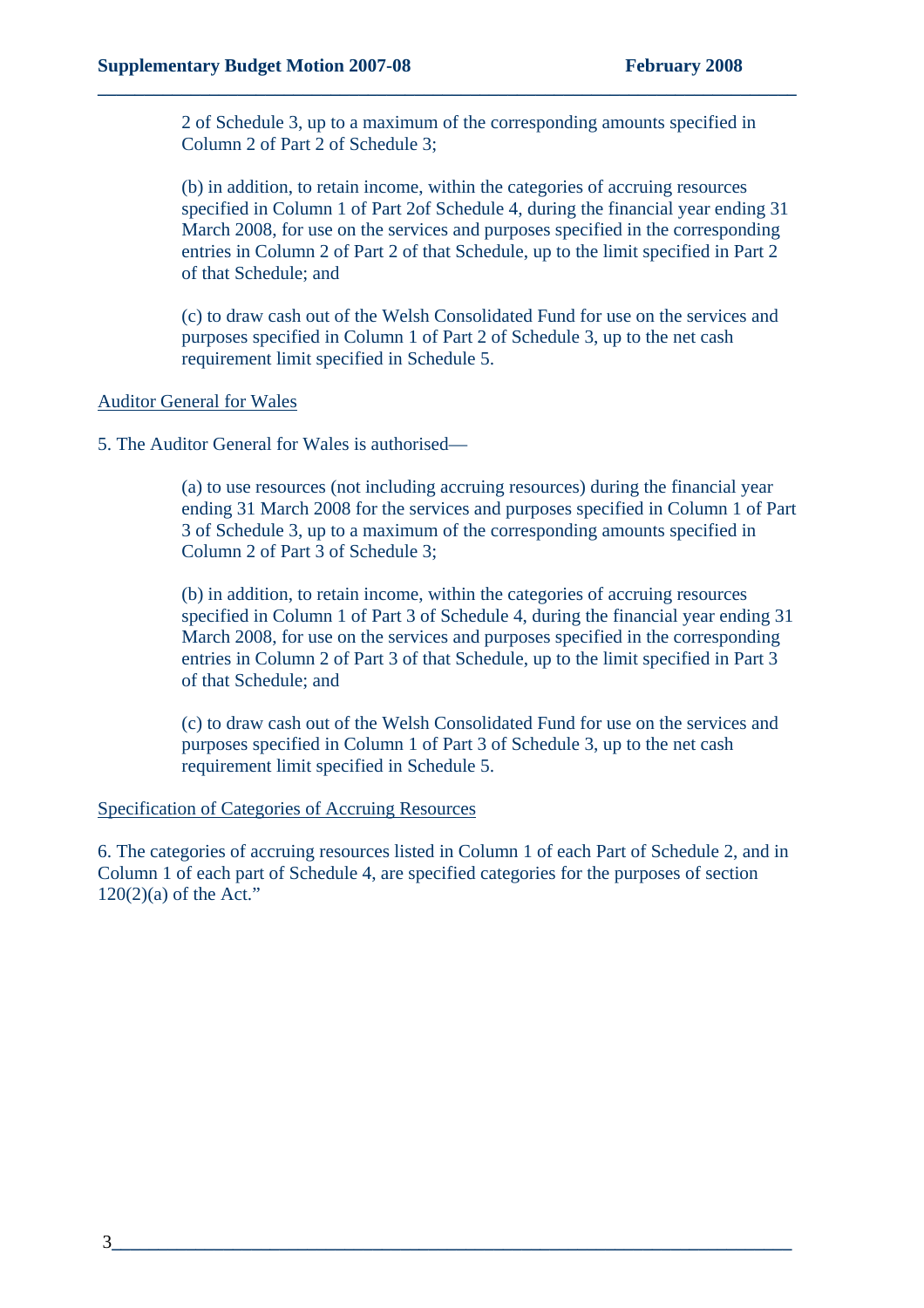## **Summary of Resource and Capital Requirements**

### *Welsh Ministers*

| <b>Ambit</b>                                                                              | <b>Resources</b><br>(6000) | <b>Accruing</b><br><b>Resources</b><br>(6000) |
|-------------------------------------------------------------------------------------------|----------------------------|-----------------------------------------------|
| <b>Health and Social Services</b>                                                         | 4,623,062                  | 1,037,603                                     |
| Social Justice and Local Government                                                       | 3,333,203                  | 10                                            |
| Environment, Sustainability and Housing                                                   | 668,867                    | 87,133                                        |
| <b>Economy and Transport</b>                                                              | 1,520,365                  | 329,928                                       |
| Children, Education and Lifelong Learning                                                 | 1,837,136                  | 42,356                                        |
| <b>Rural Affairs</b>                                                                      | 129,137                    | 258,314                                       |
| Heritage                                                                                  | 151,046                    | 6,555                                         |
| <b>Public Services and Performance</b>                                                    | 59,191                     | 2,000                                         |
| <b>Central Administration</b>                                                             | 344,990                    | 3,800                                         |
| <b>Other Ministerial Services</b>                                                         | 7,092                      | 36                                            |
| <b>Total Resources Requested and Accrued</b><br><b>Income relating to Welsh Ministers</b> | 12,674,089                 | 1,767,735                                     |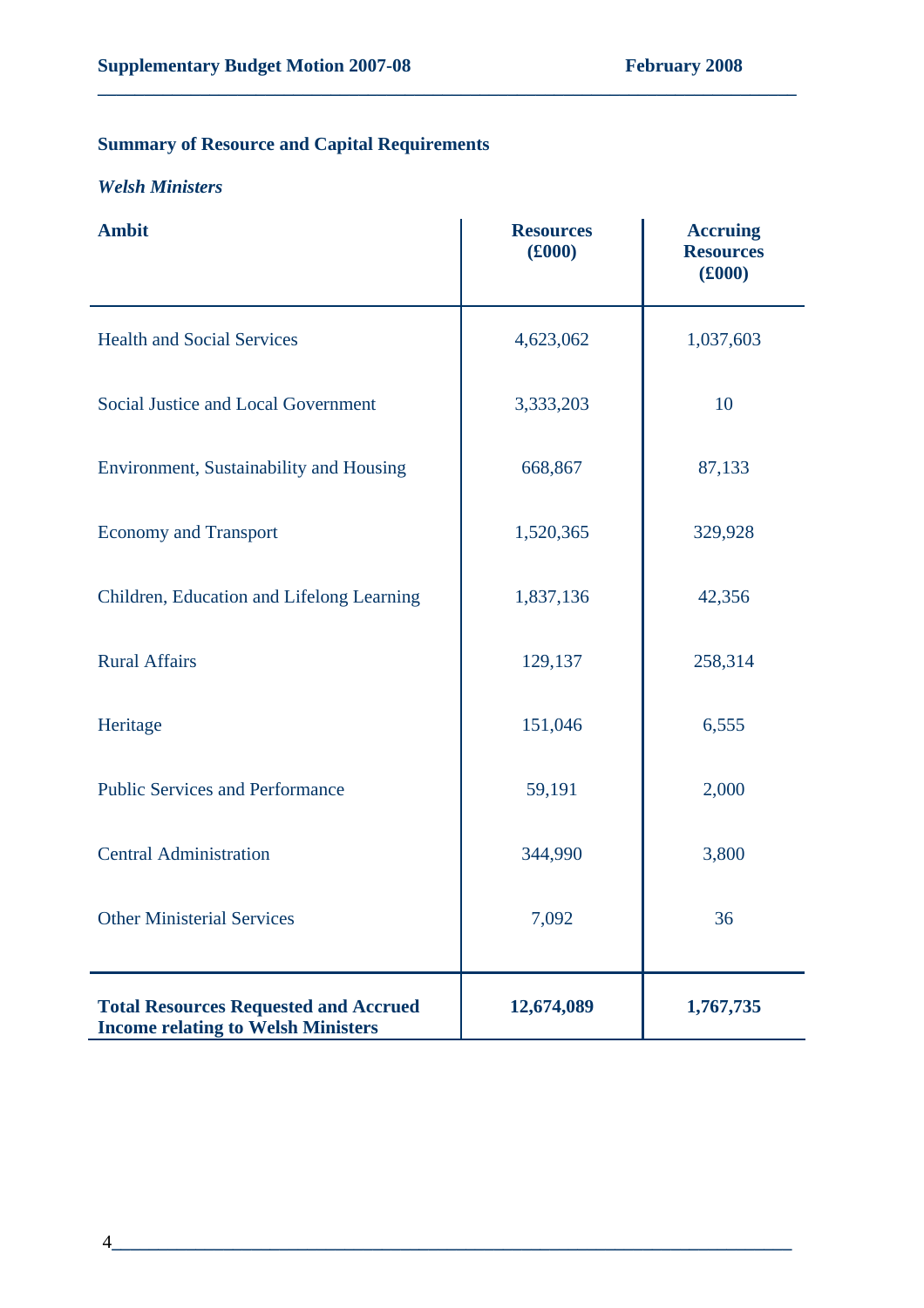| <b>Direct Funded Bodies</b>                                                  |                            |                                               |
|------------------------------------------------------------------------------|----------------------------|-----------------------------------------------|
| <b>Ambit</b>                                                                 | <b>Resources</b><br>(f000) | <b>Accruing</b><br><b>Resources</b><br>(£000) |
| National Assembly for Wales Commission                                       | 41,761                     | 151                                           |
| <b>Public Services Ombudsman for Wales</b>                                   | 2,705                      | 132                                           |
| <b>Auditor General for Wales</b>                                             | 4,300                      | 9,100                                         |
| <b>Total Resources and Accrued Income for</b><br><b>Direct Funded Bodies</b> | 48,766                     | 9,383                                         |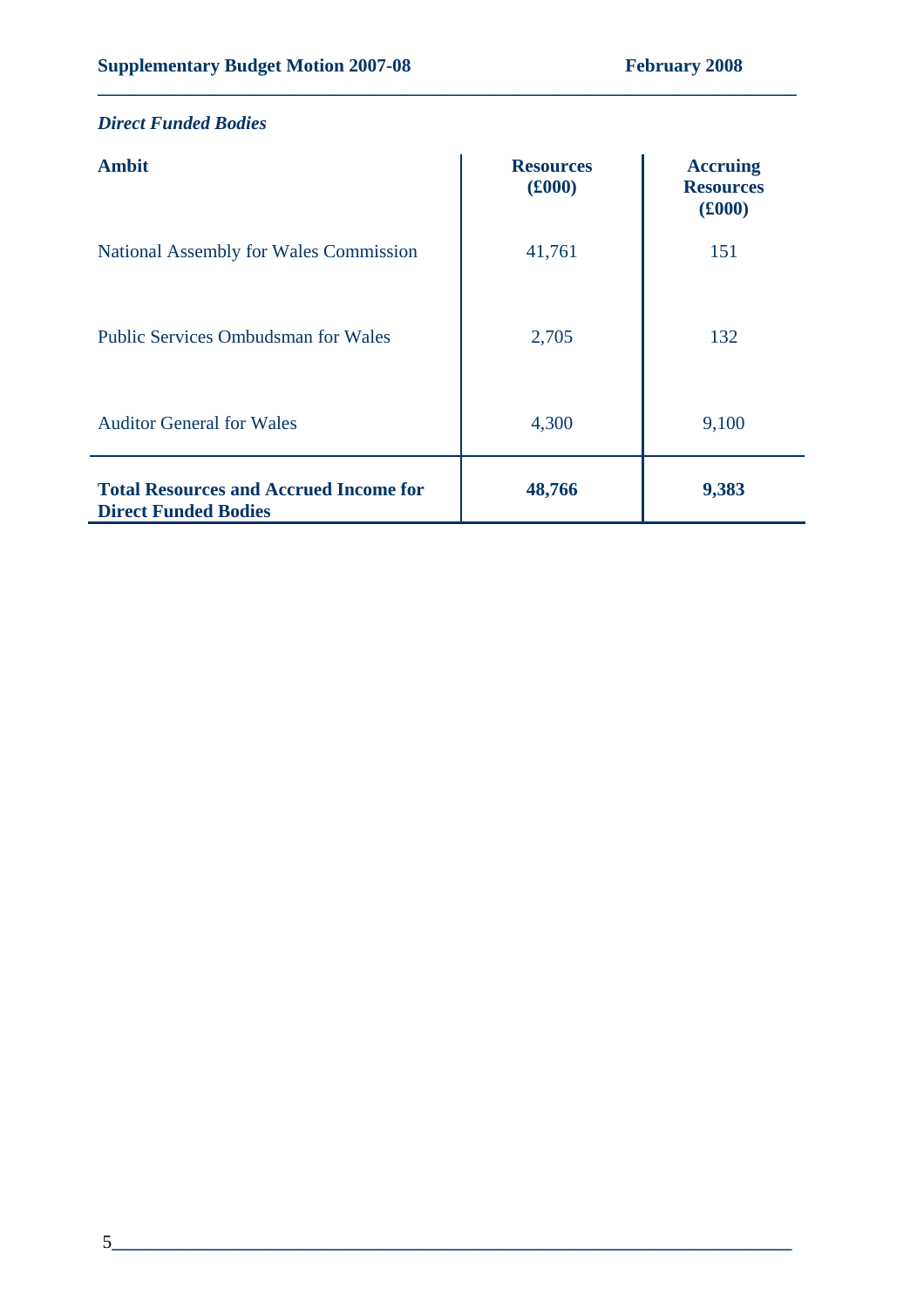# **Schedule 1 – Ambits for expenditure incurred by Welsh Ministers**

| Ambits for expenditure incurred by Welsh Ministers (excluding accruing                                                              |                 |  |
|-------------------------------------------------------------------------------------------------------------------------------------|-----------------|--|
| resources)                                                                                                                          |                 |  |
| <b>Column 1</b>                                                                                                                     | <b>Column 2</b> |  |
|                                                                                                                                     |                 |  |
| Services and purposes                                                                                                               | Amount £000     |  |
| <b>Health and Social Services</b>                                                                                                   | 4,623,062       |  |
| For use by Welsh Ministers on Health and Social Services                                                                            |                 |  |
| including promoting economic, social or environmental                                                                               |                 |  |
| wellbeing; expenditure by Local Health Boards and NHS Trusts;                                                                       |                 |  |
| Public Dividend Capital to NHS Trusts; loans to NHS Trusts and                                                                      |                 |  |
| Local Health Boards; payments for contracted services including                                                                     |                 |  |
| dentistry and ophthalmic services; support for education and                                                                        |                 |  |
| training; research and development; primary care services; mental                                                                   |                 |  |
| health services; chronic disease treatment; National Public Health                                                                  |                 |  |
| Service – ICDS Microbiology Services; Public Health; Wales                                                                          |                 |  |
| Centre for Health; Inequalities in Health; Improving Health                                                                         |                 |  |
| Expenditure by Health Commission Wales; services provided to                                                                        |                 |  |
| or on behalf of the Scottish Executive, Northern Ireland and                                                                        |                 |  |
| Department of Health; the purchase of land, buildings, fixtures                                                                     |                 |  |
| and fittings by NHS Trusts and Local Health Boards and                                                                              |                 |  |
| associated Healthcare providers; the purchase of vehicles in                                                                        |                 |  |
| support of healthcare provision; the purchase of information                                                                        |                 |  |
| technology and telecommunications equipment; Grants to                                                                              |                 |  |
| voluntary organisations; support for the Food Standards Agency;                                                                     |                 |  |
| Welfare Food; grants in support of children and family services;                                                                    |                 |  |
| support for older persons services; support for Social Services and                                                                 |                 |  |
| Carers; funding for the Care Council for Wales; funding the work                                                                    |                 |  |
| of the Children and Family Court Advisory Service (CAFCASS                                                                          |                 |  |
| Cymru); contributions towards the National Institute for Clinical<br>Excellence; contributions to UK health and social care bodies; |                 |  |
| the Older People's Commissioner; capital investment for Local                                                                       |                 |  |
| Health Boards, Trusts and primary Care providers; services for                                                                      |                 |  |
| the improvement of health and the prevention, diagnosis and                                                                         |                 |  |
| treatment of illness and any related expenditure and non cash                                                                       |                 |  |
| resource use.                                                                                                                       |                 |  |
|                                                                                                                                     |                 |  |
|                                                                                                                                     |                 |  |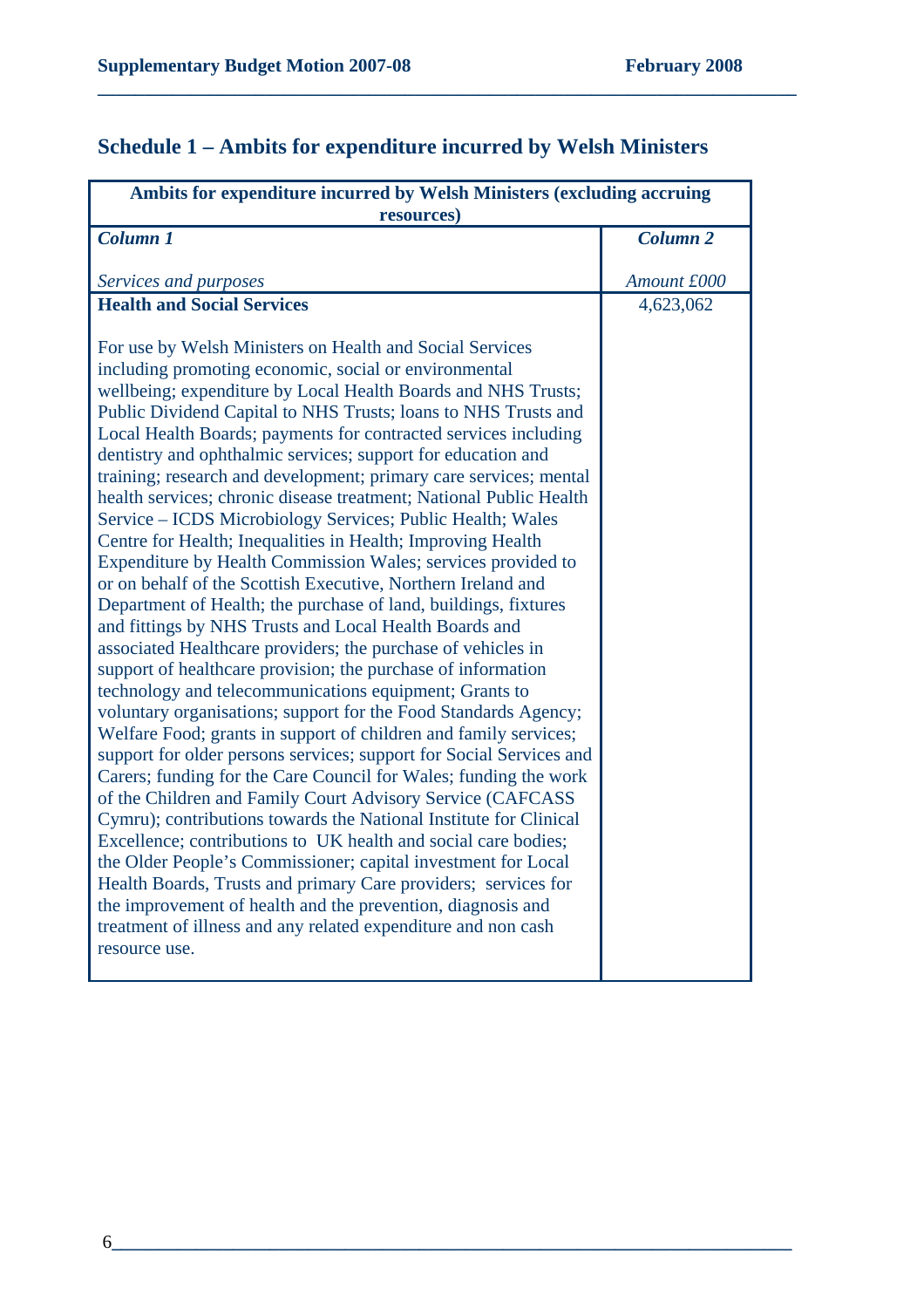| Ambits for expenditure incurred by Welsh Ministers (excluding accruing                                                                                                                                                                                                                                                                                                                                                                                                                                                                                                                                                                                                                                                                                                                                                                                                                                                                                                                                                                                                                                                                                                                                                                                                                                                                                                                                                                                                                                                                                                                                                                                                                                                                                                                                                                                                                                                                                                                                                                                                                                                                                                                                                  |                 |
|-------------------------------------------------------------------------------------------------------------------------------------------------------------------------------------------------------------------------------------------------------------------------------------------------------------------------------------------------------------------------------------------------------------------------------------------------------------------------------------------------------------------------------------------------------------------------------------------------------------------------------------------------------------------------------------------------------------------------------------------------------------------------------------------------------------------------------------------------------------------------------------------------------------------------------------------------------------------------------------------------------------------------------------------------------------------------------------------------------------------------------------------------------------------------------------------------------------------------------------------------------------------------------------------------------------------------------------------------------------------------------------------------------------------------------------------------------------------------------------------------------------------------------------------------------------------------------------------------------------------------------------------------------------------------------------------------------------------------------------------------------------------------------------------------------------------------------------------------------------------------------------------------------------------------------------------------------------------------------------------------------------------------------------------------------------------------------------------------------------------------------------------------------------------------------------------------------------------------|-----------------|
| resources)                                                                                                                                                                                                                                                                                                                                                                                                                                                                                                                                                                                                                                                                                                                                                                                                                                                                                                                                                                                                                                                                                                                                                                                                                                                                                                                                                                                                                                                                                                                                                                                                                                                                                                                                                                                                                                                                                                                                                                                                                                                                                                                                                                                                              |                 |
| <b>Column 1</b>                                                                                                                                                                                                                                                                                                                                                                                                                                                                                                                                                                                                                                                                                                                                                                                                                                                                                                                                                                                                                                                                                                                                                                                                                                                                                                                                                                                                                                                                                                                                                                                                                                                                                                                                                                                                                                                                                                                                                                                                                                                                                                                                                                                                         | <b>Column 2</b> |
| Services and purposes                                                                                                                                                                                                                                                                                                                                                                                                                                                                                                                                                                                                                                                                                                                                                                                                                                                                                                                                                                                                                                                                                                                                                                                                                                                                                                                                                                                                                                                                                                                                                                                                                                                                                                                                                                                                                                                                                                                                                                                                                                                                                                                                                                                                   | Amount £000     |
| <b>Social Justice and Local Government</b>                                                                                                                                                                                                                                                                                                                                                                                                                                                                                                                                                                                                                                                                                                                                                                                                                                                                                                                                                                                                                                                                                                                                                                                                                                                                                                                                                                                                                                                                                                                                                                                                                                                                                                                                                                                                                                                                                                                                                                                                                                                                                                                                                                              |                 |
| For use by Welsh Ministers on Social Justice and Local<br>Government including promoting economic, social or<br>environmental wellbeing; development of caravan sites and<br>associated expenditure; funding for Fire and Rescue<br>Authorities and community fire safety investment;<br>procurement of Firelink and New Dimension; community<br>regeneration support including Groundwork, Coalfield<br>regeneration and community facilities; support for<br>community capacity building; payments to voluntary<br>organisations and public bodies to support the Communities<br>First programme; support for the voluntary sector and<br>volunteering; funding the Criminal Records Bureau; ;<br>funding of refugee, asylum seeker and migrant worker<br>projects; support for Gypsy Travellers; support for work to<br>tackle domestic abuse and related issues, support for<br>community safety related initiatives, expenditure to deliver<br>the substance misuse strategy and related initiatives, support<br>for children and child poverty initiatives; support for Police<br>Authorities in relation to drug abuse and prevention; social<br>and community enterprise development and support for<br>credit unions; funding to tackle and prevent youth crime;<br>Revenue Support Grant and National Non-Domestic Rate<br>(NNDR) payments to unitary and police authorities;<br>Improvement Agreement Grant for unitary authorities; PFI<br>support; deprivation grant funding to unitary authorities;<br>NNDR collection costs; the Local Government Boundary<br>Commission; the Adjudication Panel for Wales; support for<br>the Wales Audit Office in respect of its inspection work on<br>the Wales programme for improvement; Valuation Office<br>Agency support; Treasury Solicitor Services; Valuation<br>Tribunal Service in Wales; miscellaneous grants for local<br>government and Local Government improvement; Council<br>Tax scheme support and reduction scheme for pensioners;<br>Bellwin; severe weather capital grants; general capital<br>funding; Local Authority Business Growth Incentive<br>Scheme and business rate relief; and any related expenditure<br>and non cash resource use. | 3,333,203       |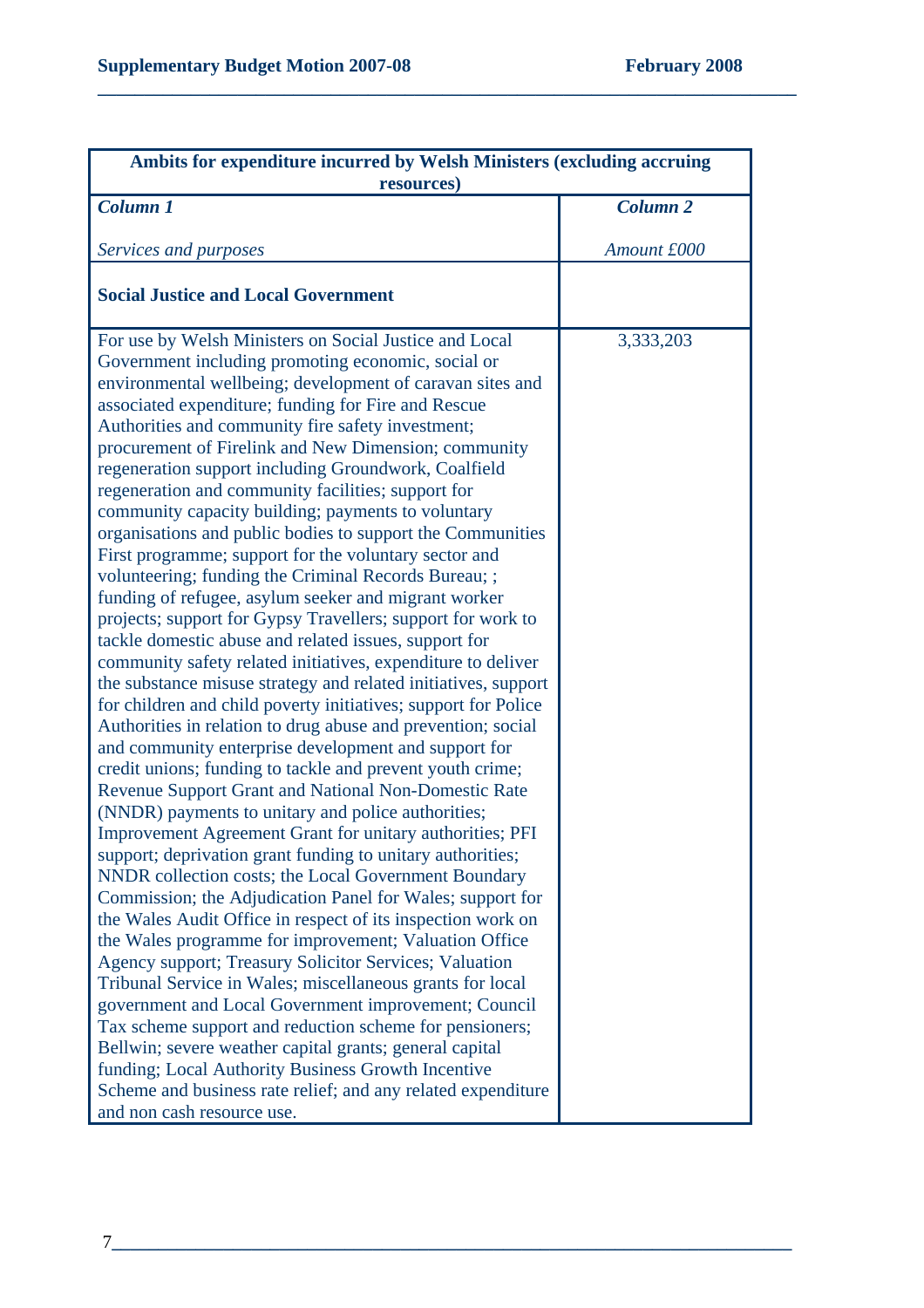| Ambits for expenditure incurred by Welsh Ministers (excluding accruing<br>resources)                                                                                                                                                                                                                                                                                                                                                                                                                                                                                                                                                                                                                                                                                                                                                                                                                                                                                                                                                                                                                                                                                                                                                                                                                                                                                                                                                                                                                                                                                                                                                                                                                                                                                                                                                                                                                                                                                                                                                                                                                                                                                                                                                                                                                                                                                                                                                                                                                                                                                                                                                                                           |                 |  |
|--------------------------------------------------------------------------------------------------------------------------------------------------------------------------------------------------------------------------------------------------------------------------------------------------------------------------------------------------------------------------------------------------------------------------------------------------------------------------------------------------------------------------------------------------------------------------------------------------------------------------------------------------------------------------------------------------------------------------------------------------------------------------------------------------------------------------------------------------------------------------------------------------------------------------------------------------------------------------------------------------------------------------------------------------------------------------------------------------------------------------------------------------------------------------------------------------------------------------------------------------------------------------------------------------------------------------------------------------------------------------------------------------------------------------------------------------------------------------------------------------------------------------------------------------------------------------------------------------------------------------------------------------------------------------------------------------------------------------------------------------------------------------------------------------------------------------------------------------------------------------------------------------------------------------------------------------------------------------------------------------------------------------------------------------------------------------------------------------------------------------------------------------------------------------------------------------------------------------------------------------------------------------------------------------------------------------------------------------------------------------------------------------------------------------------------------------------------------------------------------------------------------------------------------------------------------------------------------------------------------------------------------------------------------------------|-----------------|--|
| <b>Column 1</b>                                                                                                                                                                                                                                                                                                                                                                                                                                                                                                                                                                                                                                                                                                                                                                                                                                                                                                                                                                                                                                                                                                                                                                                                                                                                                                                                                                                                                                                                                                                                                                                                                                                                                                                                                                                                                                                                                                                                                                                                                                                                                                                                                                                                                                                                                                                                                                                                                                                                                                                                                                                                                                                                | <b>Column 2</b> |  |
|                                                                                                                                                                                                                                                                                                                                                                                                                                                                                                                                                                                                                                                                                                                                                                                                                                                                                                                                                                                                                                                                                                                                                                                                                                                                                                                                                                                                                                                                                                                                                                                                                                                                                                                                                                                                                                                                                                                                                                                                                                                                                                                                                                                                                                                                                                                                                                                                                                                                                                                                                                                                                                                                                |                 |  |
| Services and purposes                                                                                                                                                                                                                                                                                                                                                                                                                                                                                                                                                                                                                                                                                                                                                                                                                                                                                                                                                                                                                                                                                                                                                                                                                                                                                                                                                                                                                                                                                                                                                                                                                                                                                                                                                                                                                                                                                                                                                                                                                                                                                                                                                                                                                                                                                                                                                                                                                                                                                                                                                                                                                                                          | Amount £000     |  |
| <b>Environment, Sustainability and Housing</b>                                                                                                                                                                                                                                                                                                                                                                                                                                                                                                                                                                                                                                                                                                                                                                                                                                                                                                                                                                                                                                                                                                                                                                                                                                                                                                                                                                                                                                                                                                                                                                                                                                                                                                                                                                                                                                                                                                                                                                                                                                                                                                                                                                                                                                                                                                                                                                                                                                                                                                                                                                                                                                 | 668,867         |  |
| For use by Welsh Ministers on Sustainability and Housing<br>including promoting economic, social or environmental<br>wellbeing; support for local authority Planning Departments;<br>support for the Planning Inspectorate; support for the Design<br>Commission for Wales and Planning Aid Wales; Research and<br>monitoring of the environment; countryside access and costal<br>access improvement programme: monitoring the quality of the<br>environment; Environmental Research and investigations;<br>funding for the Countryside Council for Wales; funding support<br>for the Welsh National Park Authorities, transposing and<br>implementing UK, European and international environmental<br>legislation and obligations; funding for the Environment Agency;<br>environmental support relating to waste and sustainability<br>including Aggregates Levy; funding for Environment Wales<br>Initiative and Sustainable Development Fund; funding for<br>Sustainable Development Commission, Wales Youth Forum on<br>Sustainable Development, Cynnal Cymru, support for local<br>government waste disposal and re-cycling schemes and street<br>cleansing; landfill tax credits; contaminated land grants, funding<br>support for Waste Strategy Implementation, sponsorship of Keep<br>Wales Tidy, core funding of community/voluntary organisations<br>that support delivery of WAG key strategies; expenditure on<br>flood and coastal protection and prevention measures;<br>sponsorship of Consumer Council for Water (Wales committee);<br>Water Sewerage Services in Assisted Areas grants to private<br>owners/local authorities; Climate change and Implementation of<br>the Environment Strategy; including sponsorship of Climate<br>Change and Environmental Quality, managing radioactivity and<br>radioactive wastes, air quality, noise and environmental quality<br>and pollution; sustainable management of water resources and<br>promotion of water efficiency; Arterial Drainage; support for the<br>Snowdon Summit Building Project; support for Home<br>Improvement Agencies; the acquisition of Land and buildings and<br>associated development; the leasing of land and premises;<br>Research and Evaluation; supporting the achievement of the<br>Welsh Housing Quality Standard by 2012 including stock<br>transfers, community mutual support and capacity building;<br>general support towards local authorities and other bodies for<br>social housing; support for physical regeneration including<br>housing renewal areas; promotion and publicity; licensing houses<br>in multiple occupation; support for Care and Repair agencies |                 |  |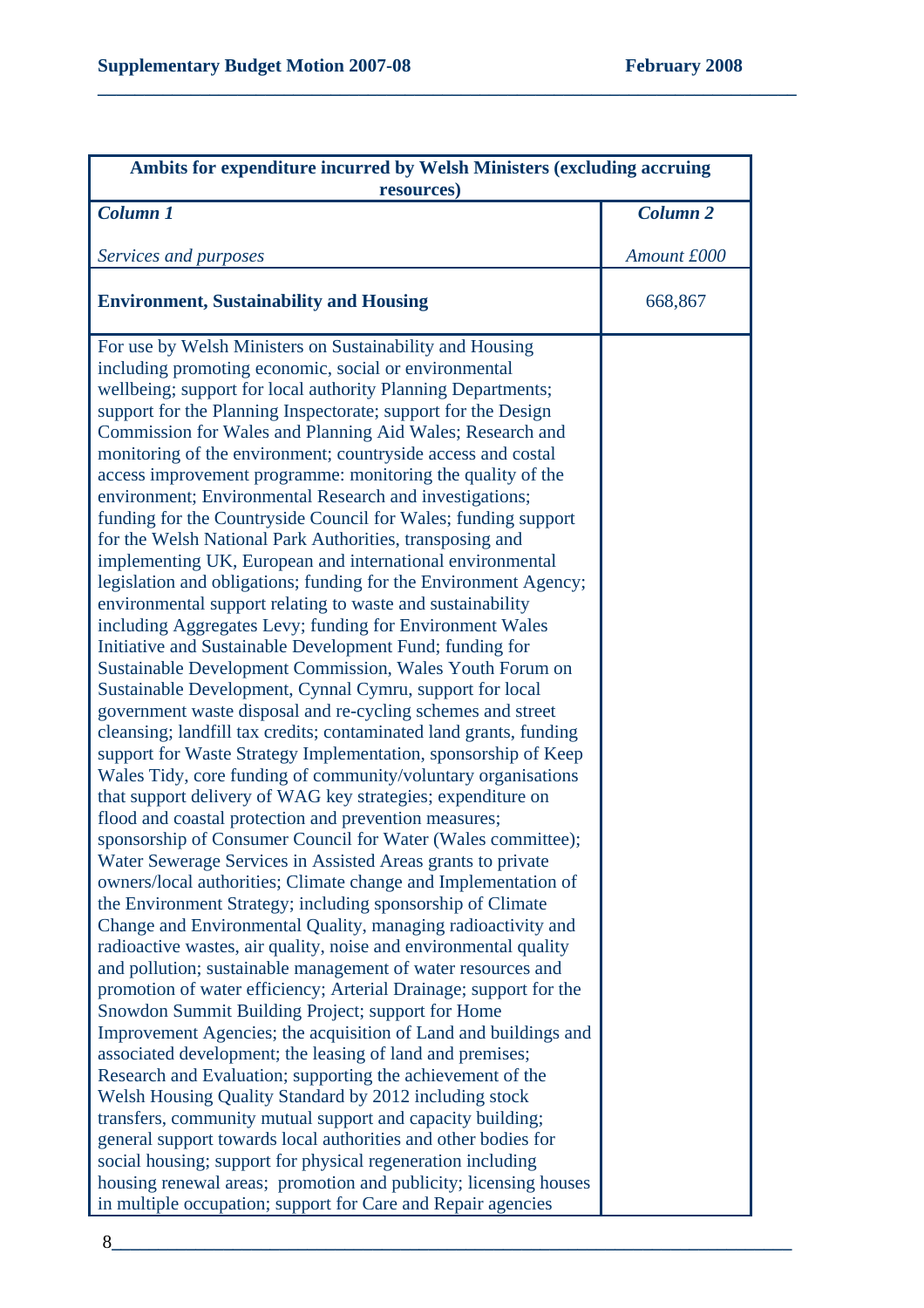| across Wales to help elderly and disabled people remain in their    |  |
|---------------------------------------------------------------------|--|
| own homes with appropriate adaptations; the regulation and          |  |
| inspection of registered social landlords; payments to local        |  |
| authorities and other organisations for Supporting People; grants   |  |
| to the voluntary sector and local authorities for homelessness;     |  |
| grants to elderly or vulnerable home owners, private sector         |  |
| tenants, local authorities and the voluntary sector for home energy |  |
| efficiency schemes and home safety construction investment          |  |
|                                                                     |  |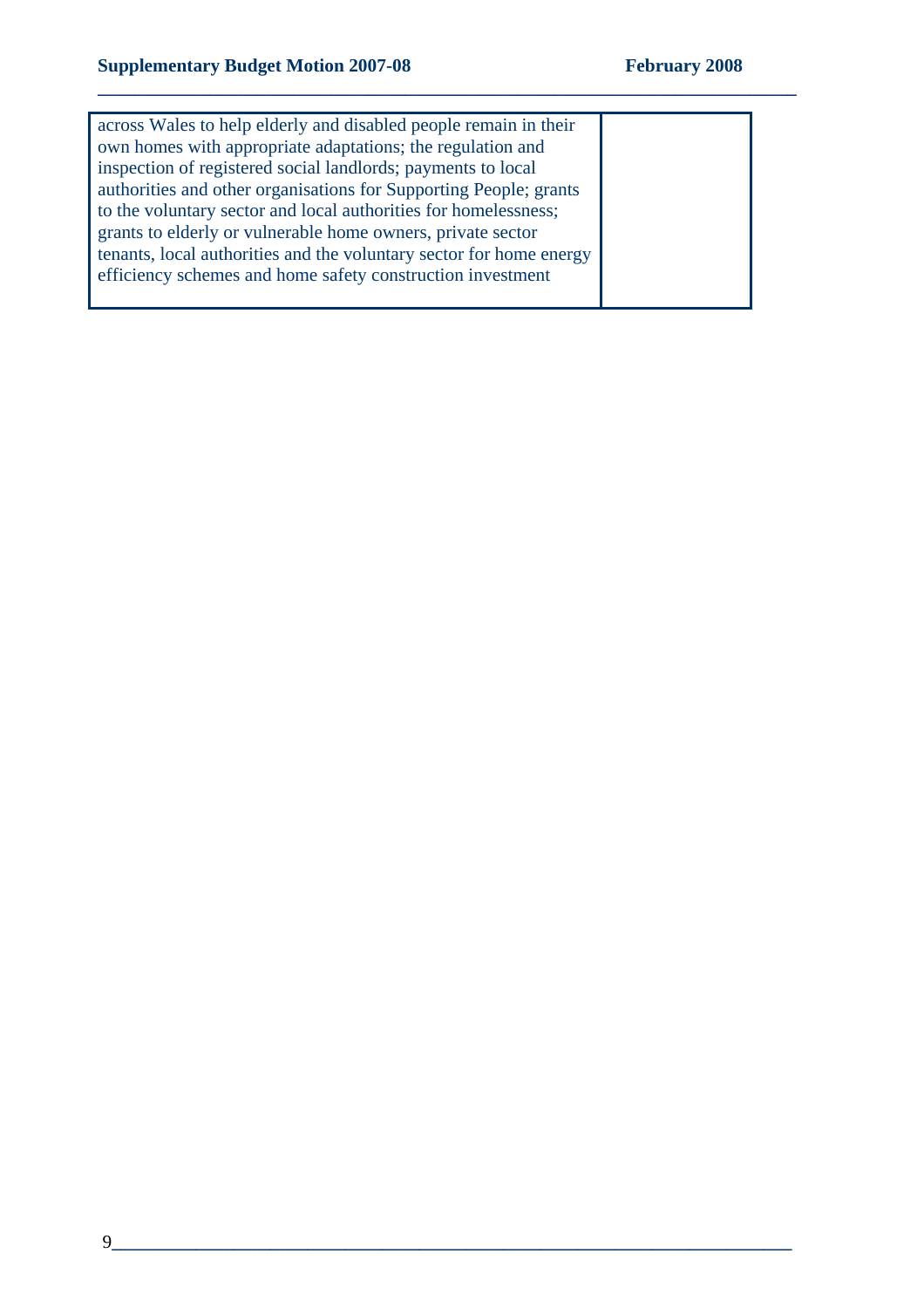| Ambits for expenditure incurred by Welsh Ministers (excluding accruing<br>resources)                                                                                                                                                                                                                                                                                                                                                                                                                                                                                                                                                                                                                                                                                                                                                                                                                                                                                                                                                                                                                            |                 |
|-----------------------------------------------------------------------------------------------------------------------------------------------------------------------------------------------------------------------------------------------------------------------------------------------------------------------------------------------------------------------------------------------------------------------------------------------------------------------------------------------------------------------------------------------------------------------------------------------------------------------------------------------------------------------------------------------------------------------------------------------------------------------------------------------------------------------------------------------------------------------------------------------------------------------------------------------------------------------------------------------------------------------------------------------------------------------------------------------------------------|-----------------|
| Column 1                                                                                                                                                                                                                                                                                                                                                                                                                                                                                                                                                                                                                                                                                                                                                                                                                                                                                                                                                                                                                                                                                                        | <b>Column 2</b> |
| Services and purposes                                                                                                                                                                                                                                                                                                                                                                                                                                                                                                                                                                                                                                                                                                                                                                                                                                                                                                                                                                                                                                                                                           | Amount £000     |
| <b>Economy and Transport</b>                                                                                                                                                                                                                                                                                                                                                                                                                                                                                                                                                                                                                                                                                                                                                                                                                                                                                                                                                                                                                                                                                    |                 |
| For use by Welsh Ministers on Economy and Transport including<br>promoting economic, social or environmental wellbeing; the<br>provision of support and advice to assist the establishment,<br>growth and development of business in Wales, including the<br>activities of Business Eye; economic policy, research and<br>evaluation; promote Wales as a location for business and<br>investment, internationally and domestically; promotion of Welsh<br>exports; provision of sites, premises, services and facilities for<br>business, including environmental improvements; Regeneration;<br>policy, administration and delivery of EC structural funded<br>projects; major sporting events; assistance to Finance Wales; road<br>transport, including construction, improvement and maintenance<br>of trunk roads in Wales; delivery of passenger rail and air<br>services; road safety, regulation of pedestrian crossings and on-<br>street parking; funding and administration of programmes to local<br>authorities and other bodies designed to deliver a range of<br>transport schemes and services. | 1,520,365       |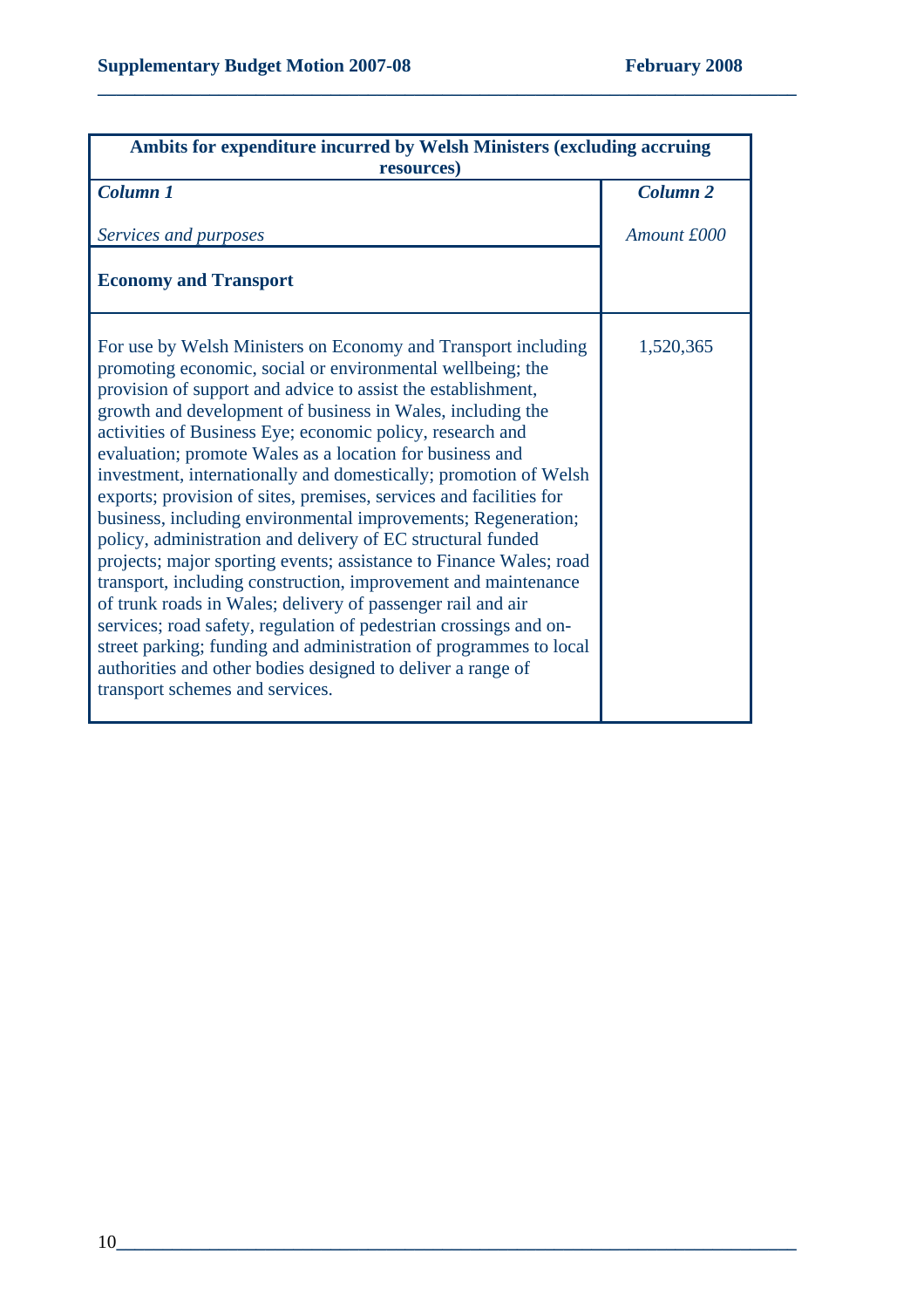| Ambits for expenditure incurred by Welsh Ministers (excluding accruing                                                                                                                                                                                                                                                                                                                                                                                                                                                                                                                                                                                                                                                                                                                                                                                                                                                                                                                                                                                                                                                                                                                                                                                                                                                                                                                     |                     |
|--------------------------------------------------------------------------------------------------------------------------------------------------------------------------------------------------------------------------------------------------------------------------------------------------------------------------------------------------------------------------------------------------------------------------------------------------------------------------------------------------------------------------------------------------------------------------------------------------------------------------------------------------------------------------------------------------------------------------------------------------------------------------------------------------------------------------------------------------------------------------------------------------------------------------------------------------------------------------------------------------------------------------------------------------------------------------------------------------------------------------------------------------------------------------------------------------------------------------------------------------------------------------------------------------------------------------------------------------------------------------------------------|---------------------|
| resources)                                                                                                                                                                                                                                                                                                                                                                                                                                                                                                                                                                                                                                                                                                                                                                                                                                                                                                                                                                                                                                                                                                                                                                                                                                                                                                                                                                                 |                     |
| Column 1                                                                                                                                                                                                                                                                                                                                                                                                                                                                                                                                                                                                                                                                                                                                                                                                                                                                                                                                                                                                                                                                                                                                                                                                                                                                                                                                                                                   | Column <sub>2</sub> |
| Services and purposes                                                                                                                                                                                                                                                                                                                                                                                                                                                                                                                                                                                                                                                                                                                                                                                                                                                                                                                                                                                                                                                                                                                                                                                                                                                                                                                                                                      | Amount £000         |
| <b>Children, Education, Lifelong Learning and Skills</b>                                                                                                                                                                                                                                                                                                                                                                                                                                                                                                                                                                                                                                                                                                                                                                                                                                                                                                                                                                                                                                                                                                                                                                                                                                                                                                                                   |                     |
| For use by Welsh Ministers on Children, Education, Lifelong<br>Learning and Skills to fund: Early Years and support for children,<br>including funding the Children's Commissioner; support for<br>support for local authorities and the voluntary sector for childcare<br>measures; nutritional standards in schools; curriculum and<br>qualification development; performance improvement and the<br>funding of inspections; support for community focussed and<br>small and rural schools; funding for IT development in learning;<br>support for Techniquest; school uniform grant; school governor<br>activities; capital to support the school and post 16 infrastructure;<br>inclusion and additional learning needs, practitioner development;<br>bilingual learning; funding for the Higher Education Funding<br>Council for Wales; capital and revenue provision for post 16<br>education and training including Further education and work<br>based learning; extending entitlement and 14-19 learning<br>pathways; learner and student finance including Student Loans<br>Company costs and Education Maintenance Allowances; Careers<br>advice services; improving Basic Skills; international education<br>initiatives; research and evaluation; and education, lifelong<br>learning and skills innovations to secure performance<br>improvement; associated non cash items. | 1,837,136           |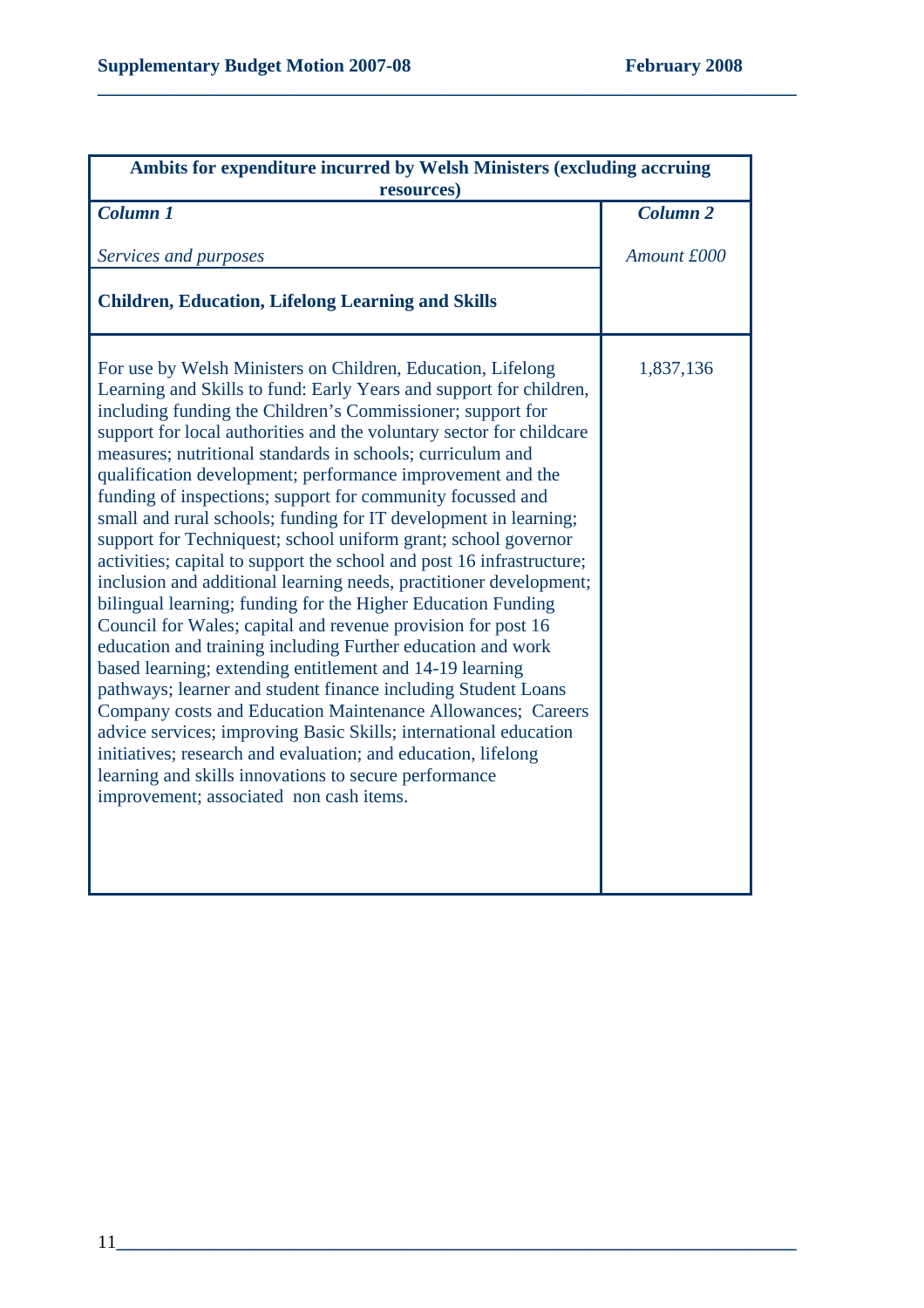| Ambits for expenditure incurred by Welsh Ministers (excluding accruing<br>resources)                                                                                                                                                                                                                                                                                                                                                                                                                                                                                                                                                                                                                                                                                                                                                                                                                                                                                                                                                                                                                                                                                                                                                                                                                                                                                                                                                                                     |                 |
|--------------------------------------------------------------------------------------------------------------------------------------------------------------------------------------------------------------------------------------------------------------------------------------------------------------------------------------------------------------------------------------------------------------------------------------------------------------------------------------------------------------------------------------------------------------------------------------------------------------------------------------------------------------------------------------------------------------------------------------------------------------------------------------------------------------------------------------------------------------------------------------------------------------------------------------------------------------------------------------------------------------------------------------------------------------------------------------------------------------------------------------------------------------------------------------------------------------------------------------------------------------------------------------------------------------------------------------------------------------------------------------------------------------------------------------------------------------------------|-----------------|
| Column 1                                                                                                                                                                                                                                                                                                                                                                                                                                                                                                                                                                                                                                                                                                                                                                                                                                                                                                                                                                                                                                                                                                                                                                                                                                                                                                                                                                                                                                                                 | <b>Column 2</b> |
| Services and purposes                                                                                                                                                                                                                                                                                                                                                                                                                                                                                                                                                                                                                                                                                                                                                                                                                                                                                                                                                                                                                                                                                                                                                                                                                                                                                                                                                                                                                                                    | Amount £000     |
| <b>Rural Affairs</b>                                                                                                                                                                                                                                                                                                                                                                                                                                                                                                                                                                                                                                                                                                                                                                                                                                                                                                                                                                                                                                                                                                                                                                                                                                                                                                                                                                                                                                                     |                 |
| For use by Welsh Ministers on Rural Affairs including promoting<br>economic, social or environmental wellbeing; conservation;<br>animal and plant health; seeds pesticides and GM crops; public<br>health; compensation for livestock; European Funding to support<br>farmers in Wales, including the Single payment Scheme;<br>specialist information and advice and services; disease<br>surveillance activities; assistance to and development of the<br>Welsh fisheries sector; rural community support, development<br>and regeneration; information technology development; match<br>funding for European programmes; funding for committees and<br>enquiries into rural and environmental issues; publicity; support<br>for the development, production, promotion and marketing of<br>food; support for the development of value-added supply chains<br>for all products of the land-based sector; support for land<br>management including agri-environmental and woodland<br>measures; EU funded woodland grants; capital and revenue<br>expenditure by the Forestry Commission; the Management and<br>Delivery of the Rural Development Plan; support for measures<br>under the Rural Development Plan; Research and evaluation of<br>Rural Affairs policies and development of the evidence base that<br>informs them; measures to mitigate greenhouse gas emissions<br>from the land based sector; and any related expenditure and non<br>cash resource use | 129,137         |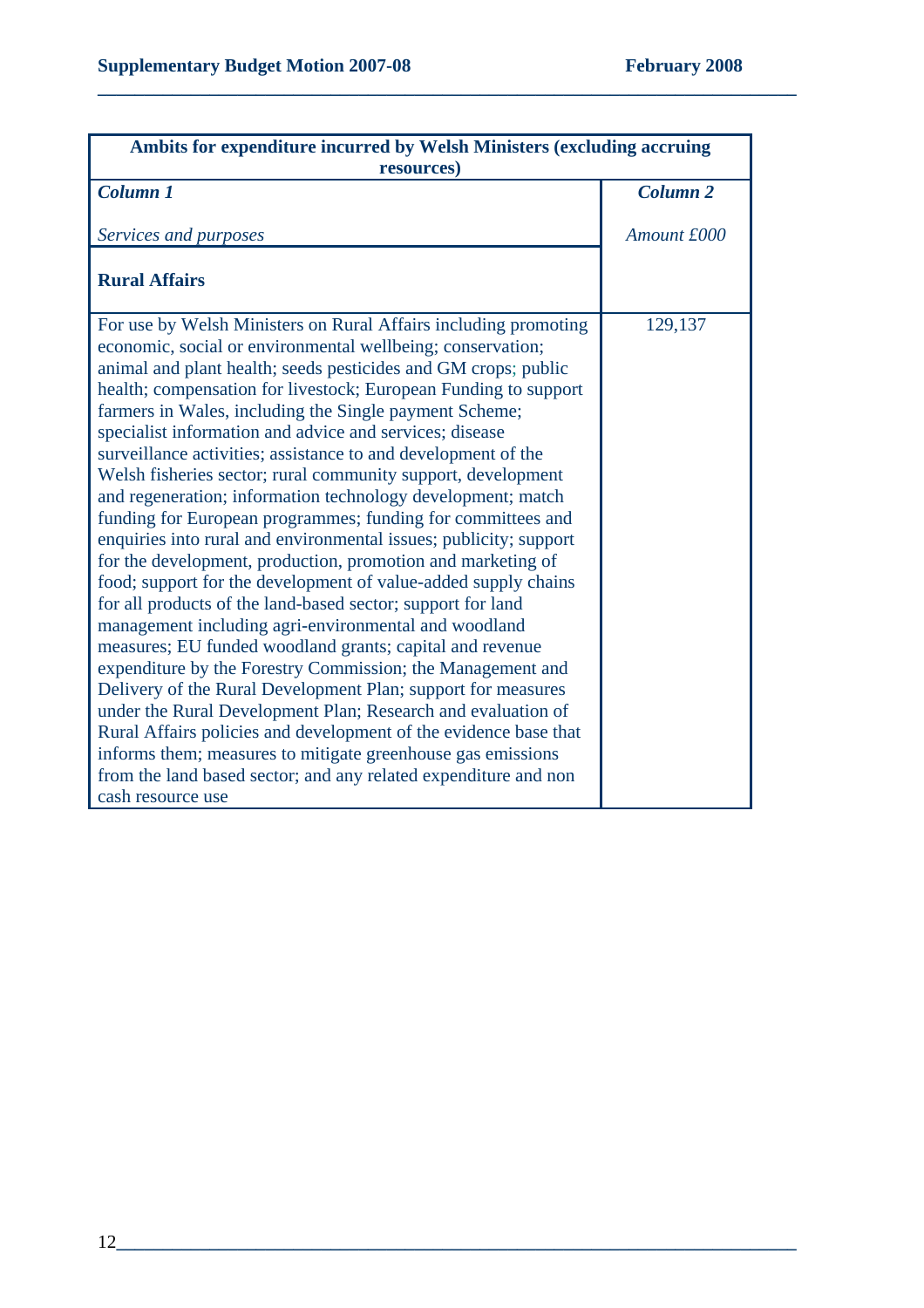| Ambits for expenditure incurred by Welsh Ministers (excluding accruing<br>resources)                                                                                                                                                                                                                                                                                                                                                                                                                                                                                                                                                                                                                                                                                                                                                                                                                                                                                                                                                                                                                                                                                                                           |                     |
|----------------------------------------------------------------------------------------------------------------------------------------------------------------------------------------------------------------------------------------------------------------------------------------------------------------------------------------------------------------------------------------------------------------------------------------------------------------------------------------------------------------------------------------------------------------------------------------------------------------------------------------------------------------------------------------------------------------------------------------------------------------------------------------------------------------------------------------------------------------------------------------------------------------------------------------------------------------------------------------------------------------------------------------------------------------------------------------------------------------------------------------------------------------------------------------------------------------|---------------------|
| <b>Column 1</b>                                                                                                                                                                                                                                                                                                                                                                                                                                                                                                                                                                                                                                                                                                                                                                                                                                                                                                                                                                                                                                                                                                                                                                                                | Column <sub>2</sub> |
| Services and purposes                                                                                                                                                                                                                                                                                                                                                                                                                                                                                                                                                                                                                                                                                                                                                                                                                                                                                                                                                                                                                                                                                                                                                                                          | Amount £000         |
| <b>Heritage</b>                                                                                                                                                                                                                                                                                                                                                                                                                                                                                                                                                                                                                                                                                                                                                                                                                                                                                                                                                                                                                                                                                                                                                                                                |                     |
| For use by Welsh Ministers on Heritage including promoting<br>economic, social or environmental wellbeing; funding<br>Amgueddfa Cymru – National Museum Wales; funding to the<br>National Library of Wales; funding for the Arts Council of Wales;<br>funding for the Wales Millennium Centre; funding for the<br>National Botanic Garden of Wales; funding for the Welsh Books<br>Council; central government grants to support culture, sport,<br>Welsh language and the arts; funding for the Sports Council for<br>Wales and organisations that promote sport and active lifestyles<br>throughout Wales; support for the Welsh Language Board and the<br>use of the Welsh Language; funding to support non-national<br>museums, archives and libraries (through CyMAL); conserving,<br>protecting, sustaining and presenting the historic environment of<br>Wales to achieve an accessible well protected historic<br>environment (through Cadw) including the associated running<br>costs of Cadw; funding the Royal Commission on Ancient and<br>Historic Monuments of Wales; support for tourism in Wales and<br>support for the Wales brand; and any related expenditure and non<br>cash resource use. | 151,046             |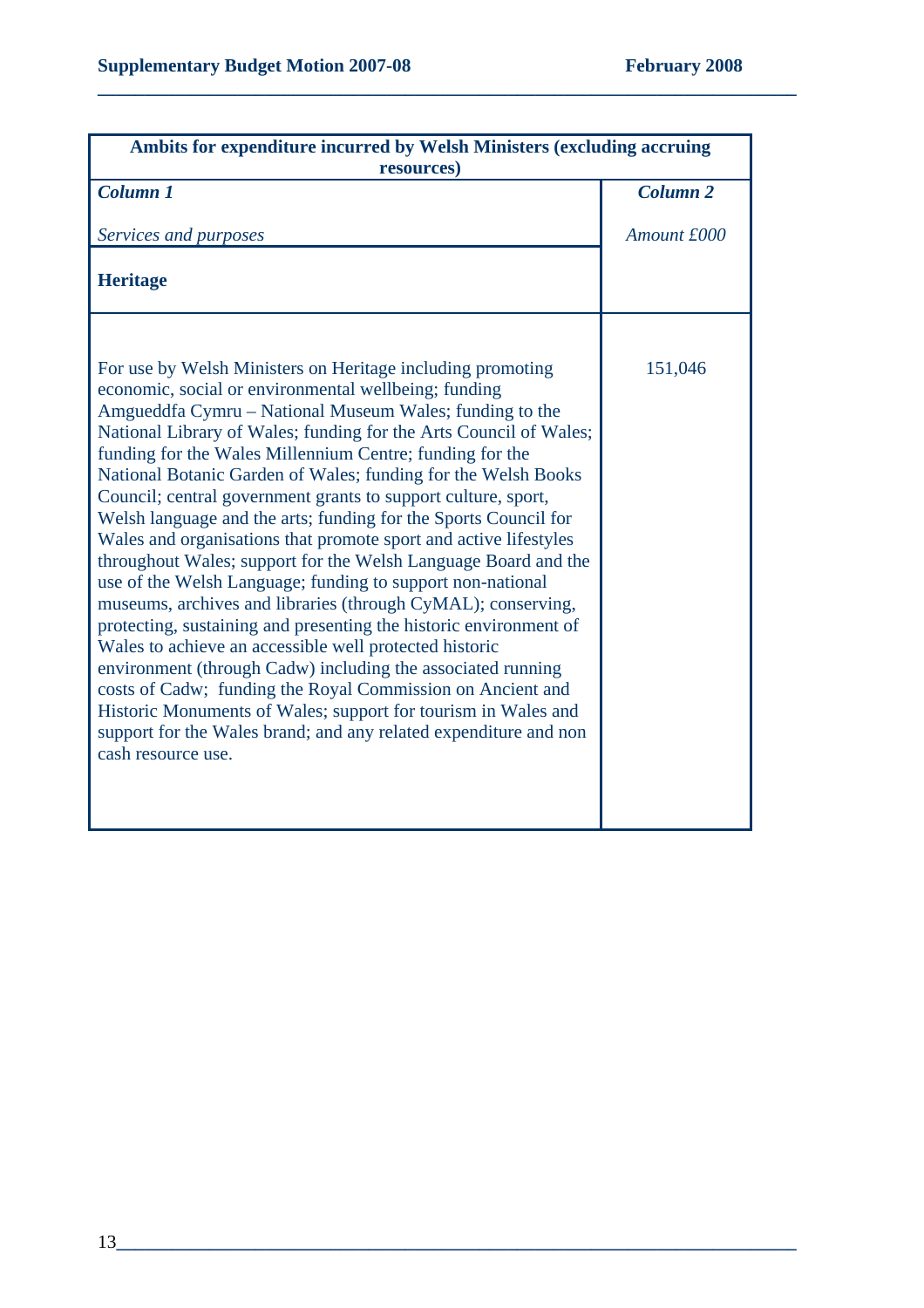| Ambits for expenditure incurred by Welsh Ministers (excluding accruing<br>resources)                                                                                                                                                                                                                                                                                                                                                                                                                                                                                                                                                                                                                                                                                                                                                                                                                                                                                                                                                                                                                                                                                                                                                                                                                                                                                                                                                                                                                                                                                                                                                                                                                                                                                                                                                                                                                                                                                                                                                                                                                                                                                                                                                                   |                 |
|--------------------------------------------------------------------------------------------------------------------------------------------------------------------------------------------------------------------------------------------------------------------------------------------------------------------------------------------------------------------------------------------------------------------------------------------------------------------------------------------------------------------------------------------------------------------------------------------------------------------------------------------------------------------------------------------------------------------------------------------------------------------------------------------------------------------------------------------------------------------------------------------------------------------------------------------------------------------------------------------------------------------------------------------------------------------------------------------------------------------------------------------------------------------------------------------------------------------------------------------------------------------------------------------------------------------------------------------------------------------------------------------------------------------------------------------------------------------------------------------------------------------------------------------------------------------------------------------------------------------------------------------------------------------------------------------------------------------------------------------------------------------------------------------------------------------------------------------------------------------------------------------------------------------------------------------------------------------------------------------------------------------------------------------------------------------------------------------------------------------------------------------------------------------------------------------------------------------------------------------------------|-----------------|
| <b>Column 1</b>                                                                                                                                                                                                                                                                                                                                                                                                                                                                                                                                                                                                                                                                                                                                                                                                                                                                                                                                                                                                                                                                                                                                                                                                                                                                                                                                                                                                                                                                                                                                                                                                                                                                                                                                                                                                                                                                                                                                                                                                                                                                                                                                                                                                                                        | <b>Column 2</b> |
| Services and purposes                                                                                                                                                                                                                                                                                                                                                                                                                                                                                                                                                                                                                                                                                                                                                                                                                                                                                                                                                                                                                                                                                                                                                                                                                                                                                                                                                                                                                                                                                                                                                                                                                                                                                                                                                                                                                                                                                                                                                                                                                                                                                                                                                                                                                                  | Amount £000     |
| <b>Public Services and Performance</b>                                                                                                                                                                                                                                                                                                                                                                                                                                                                                                                                                                                                                                                                                                                                                                                                                                                                                                                                                                                                                                                                                                                                                                                                                                                                                                                                                                                                                                                                                                                                                                                                                                                                                                                                                                                                                                                                                                                                                                                                                                                                                                                                                                                                                 |                 |
| For use by Welsh Ministers on promoting economic, social or<br>environmental wellbeing; matters concerning the improvement of<br>public services and their performance, on regulation and on<br>the Welsh public<br>sector, including<br>inspection<br>across<br>implementing the response of the Welsh Assembly Government<br>to the Beecham report, including grants to public, third sector and<br>other bodies in Wales for public services improvement;<br>development funding; research; consultancy; expenditure to assist<br>the public sector in Wales to make the most efficient use of their<br>resources and in support of pump-priming and other projects and<br>associated support; funding for both collaborative and targeted<br>research into long term geographic trends that influence<br>development; expenditure on workforce matters, and to assist the<br>public sector in Wales to further develop associated leadership,<br>management, planning, and other skills and capabilities; to<br>facilitate the development of cross-cutting working and in support<br>of pump-priming and other projects and associated support;<br>expenditure to facilitate the development and delivery of effective<br>and joined-up citizen-centred locally delivered services and in<br>support of pump-priming and other projects and associated<br>support; and expenditure to<br>support the<br>development,<br>maintenance and improvement of inspection and regulation and<br>associated<br>with<br>monitoring, reporting<br>for<br>activities<br>and<br>communicating; expenditure on providing expert advice and on<br>improving services and in support of pump-priming and other<br>projects and associated support; and on staff costs and general<br>administrative expenditure for the Social Services Inspectorate<br>and Healthcare Inspectorate; reimbursement of expenses incurred;<br>car leasing costs; associated building running, maintenance and<br>leasing costs; costs associated with information technology and<br>telecommunications; and staff costs, programme costs, cost of<br>capital and depreciation and general expenditure in support of<br>Estyn and any related expenditure and non cash resource use. | 59,191          |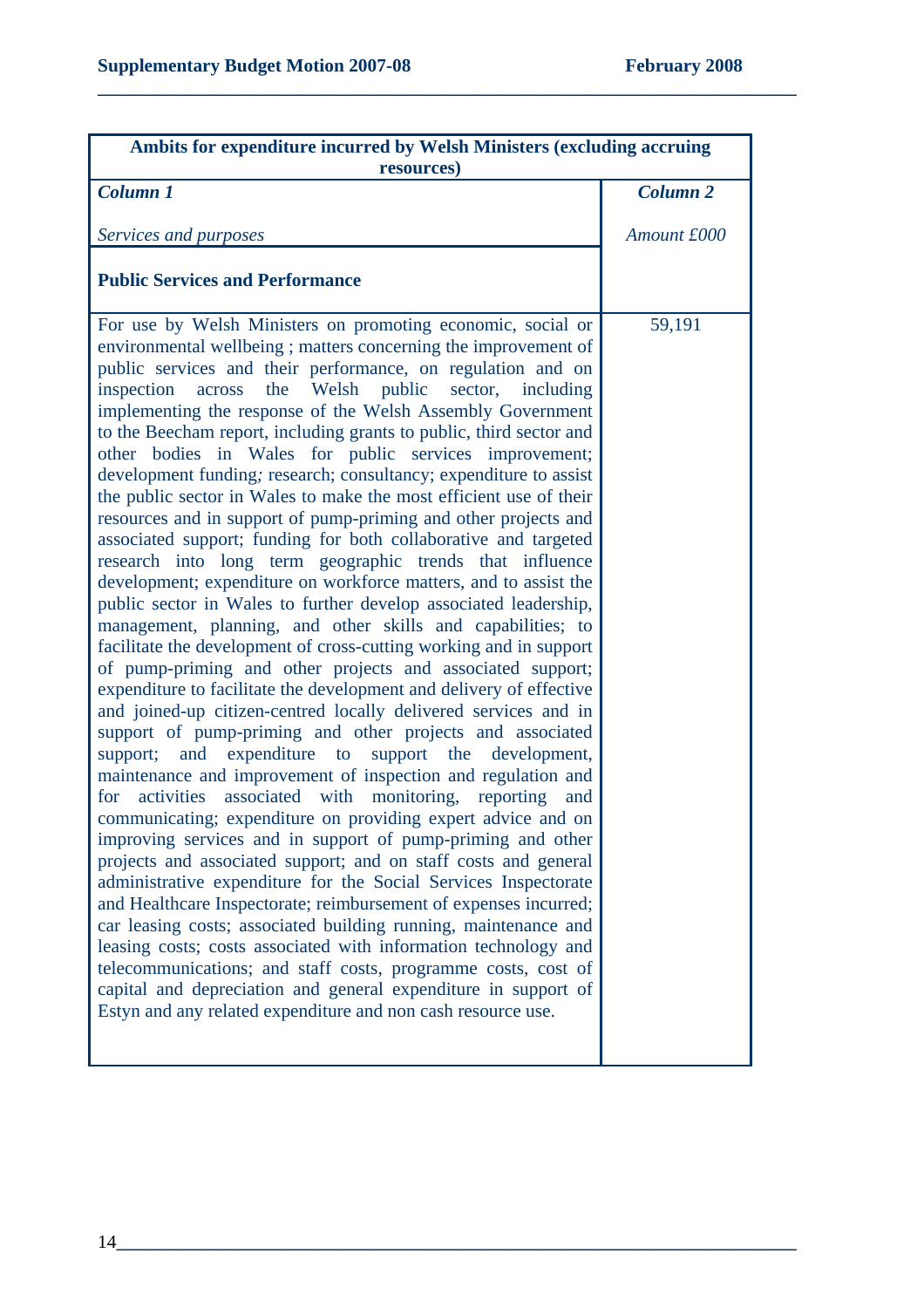| <b>Ambits for expenditure incurred by Welsh Ministers (excluding accruing</b><br>resources)                                                                                                                                                                                                                                                                                                                                                                                                                                                                                     |                     |
|---------------------------------------------------------------------------------------------------------------------------------------------------------------------------------------------------------------------------------------------------------------------------------------------------------------------------------------------------------------------------------------------------------------------------------------------------------------------------------------------------------------------------------------------------------------------------------|---------------------|
| <b>Column 1</b>                                                                                                                                                                                                                                                                                                                                                                                                                                                                                                                                                                 | Column <sub>2</sub> |
| Services and purposes                                                                                                                                                                                                                                                                                                                                                                                                                                                                                                                                                           | Amount £000         |
| <b>Central Administration</b>                                                                                                                                                                                                                                                                                                                                                                                                                                                                                                                                                   |                     |
| For use by the Welsh Assembly Government on Central<br>Administration expenditure, and running costs including staff pay<br>costs; payments of national insurance; pension contributions; re-<br>imbursement of expenses; general administrative expenditure;<br>running costs of the civil estate; other revenue and capital<br>expenditure; expenditure on IT and telecommunications; the<br>leasing, rental and acquisition of premises; staff loans; car hire<br>and leasing and any related expenditure and non cash resource<br>use; expenditure on business development. | 344,990             |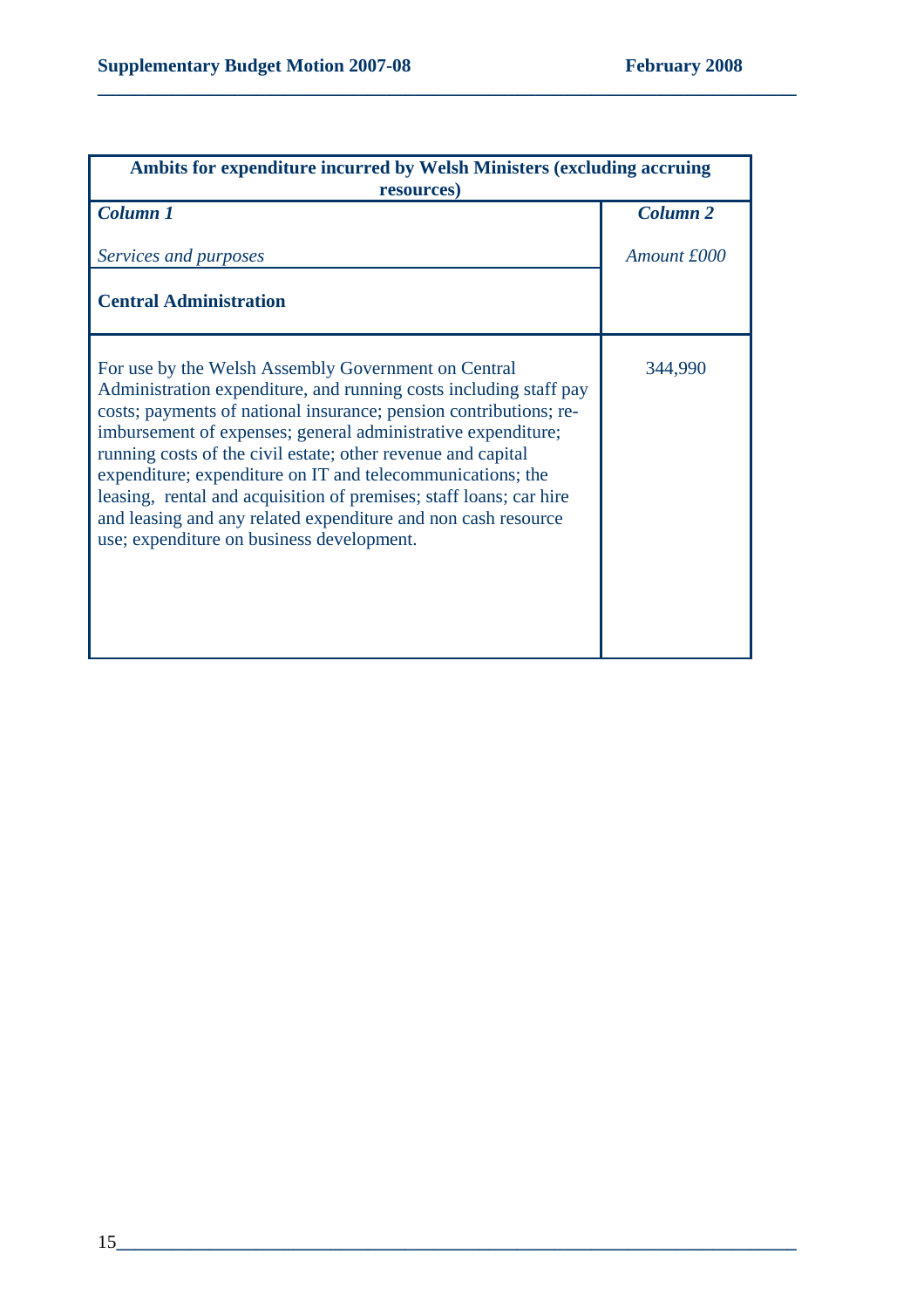| Ambits for expenditure incurred by Welsh Ministers (excluding accruing<br>resources)                                                                                                                                                                                                                                                                                                                                                                                                                                     |                     |
|--------------------------------------------------------------------------------------------------------------------------------------------------------------------------------------------------------------------------------------------------------------------------------------------------------------------------------------------------------------------------------------------------------------------------------------------------------------------------------------------------------------------------|---------------------|
| <b>Column 1</b>                                                                                                                                                                                                                                                                                                                                                                                                                                                                                                          | Column <sub>2</sub> |
| Services and purposes                                                                                                                                                                                                                                                                                                                                                                                                                                                                                                    | Amount £000         |
| <b>Other Ministerial Services</b>                                                                                                                                                                                                                                                                                                                                                                                                                                                                                        |                     |
| For use by Welsh Ministers on promoting economic, social or<br>environmental wellbeing; spatial planning; support for the Public<br>Appointments Unit; statistical research; the E-Coli Inquiry; grants<br>to public sector bodies for achieving efficiency gains; funding<br>Value Wales and Public Service Management Wales; and<br>payments to support overseas development and links; grants and<br>financial support to other public sector organisations and any<br>related expenditure and non cash resource use. | 7,092               |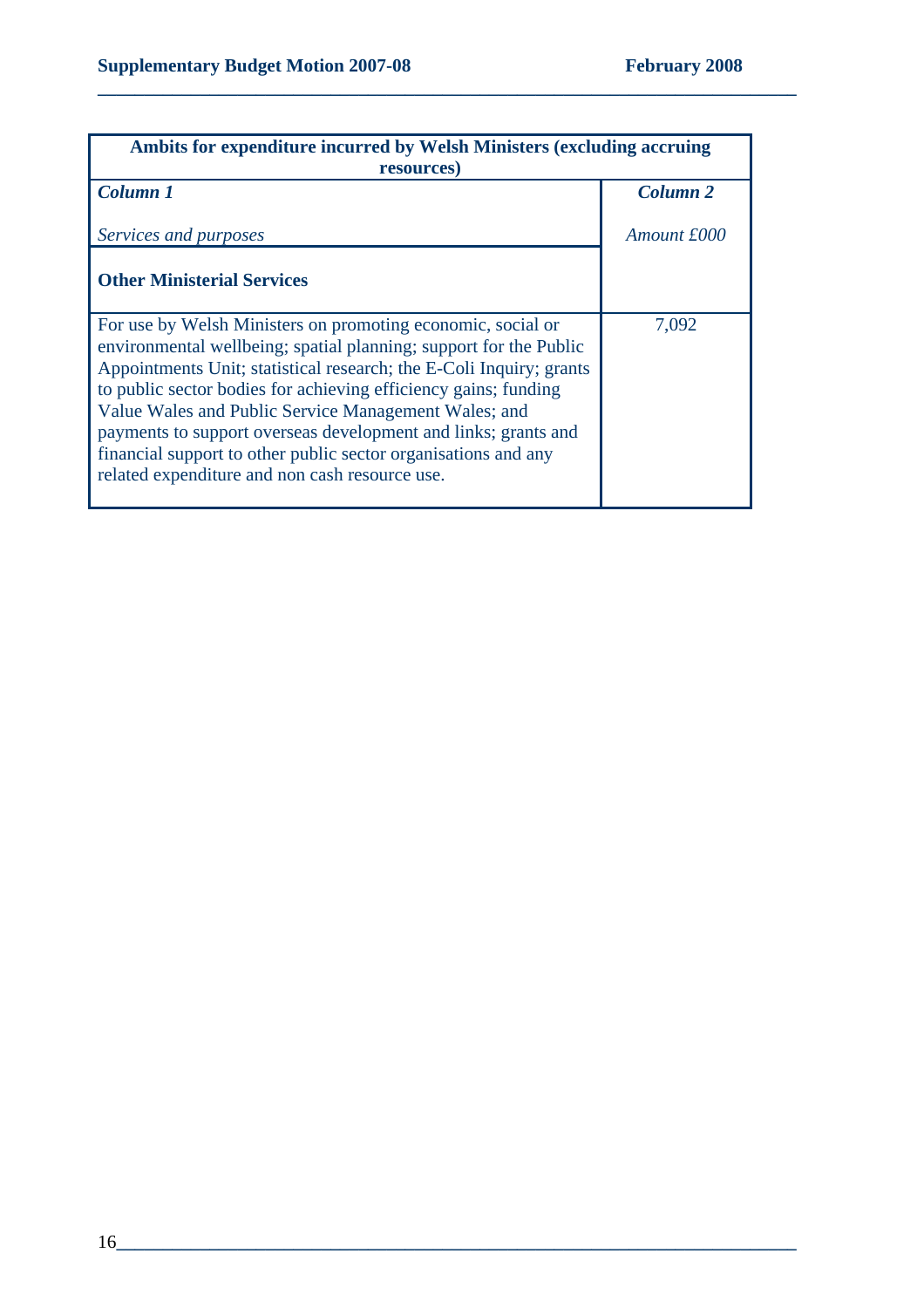# **Schedule 2 – Use of accruing resources by Welsh Ministers**

| Column 1                                                                                                                                                                                                                                                                                                                                                                                                                                                                                                                                                                                                                                                                                                                                                                                                                                                                                    | Column <sub>2</sub>                                                                                                                                                                                                                                                                                                                  |
|---------------------------------------------------------------------------------------------------------------------------------------------------------------------------------------------------------------------------------------------------------------------------------------------------------------------------------------------------------------------------------------------------------------------------------------------------------------------------------------------------------------------------------------------------------------------------------------------------------------------------------------------------------------------------------------------------------------------------------------------------------------------------------------------------------------------------------------------------------------------------------------------|--------------------------------------------------------------------------------------------------------------------------------------------------------------------------------------------------------------------------------------------------------------------------------------------------------------------------------------|
| Category of accruing resource                                                                                                                                                                                                                                                                                                                                                                                                                                                                                                                                                                                                                                                                                                                                                                                                                                                               | Services and purposes for which income<br>may be retained                                                                                                                                                                                                                                                                            |
| Accruing resources include sales of<br>prescription pre-payment certificates;<br>income under the Pharmaceutical Price<br>Regulation Scheme; rental of national<br>health service properties; charges<br>collected by dental practitioners and<br>ophthalmologists; recovery of charges<br>from patients, dispensing contractors and<br>practitioners; charges for<br>accommodation, goods and services to<br>private and NHS patients, local<br>authorities and others; interest and<br>dividends receivable on Public Dividend<br>Capital by NHS Trusts; income from the<br>Scottish Executive, Northern Ireland and<br>Department of Health; charges to private<br>patients; income generation schemes;<br>National Insurance Income from HM<br>Revenue and Customs; non-operating<br>income from sale of land, buildings,<br>vehicles, equipment and property and<br>recoveries of VAT. | Services and purposes include<br>expenditure on family health services,<br>hospital and community health services;<br>the purchase or acquisition of fixed assets<br>by Trusts, Local Health Boards and<br>associated healthcare providers;<br>supporting the provision and<br>administration of health and social care<br>services. |
| <b>Overall amount of Income (£000)</b>                                                                                                                                                                                                                                                                                                                                                                                                                                                                                                                                                                                                                                                                                                                                                                                                                                                      | 1,037,603                                                                                                                                                                                                                                                                                                                            |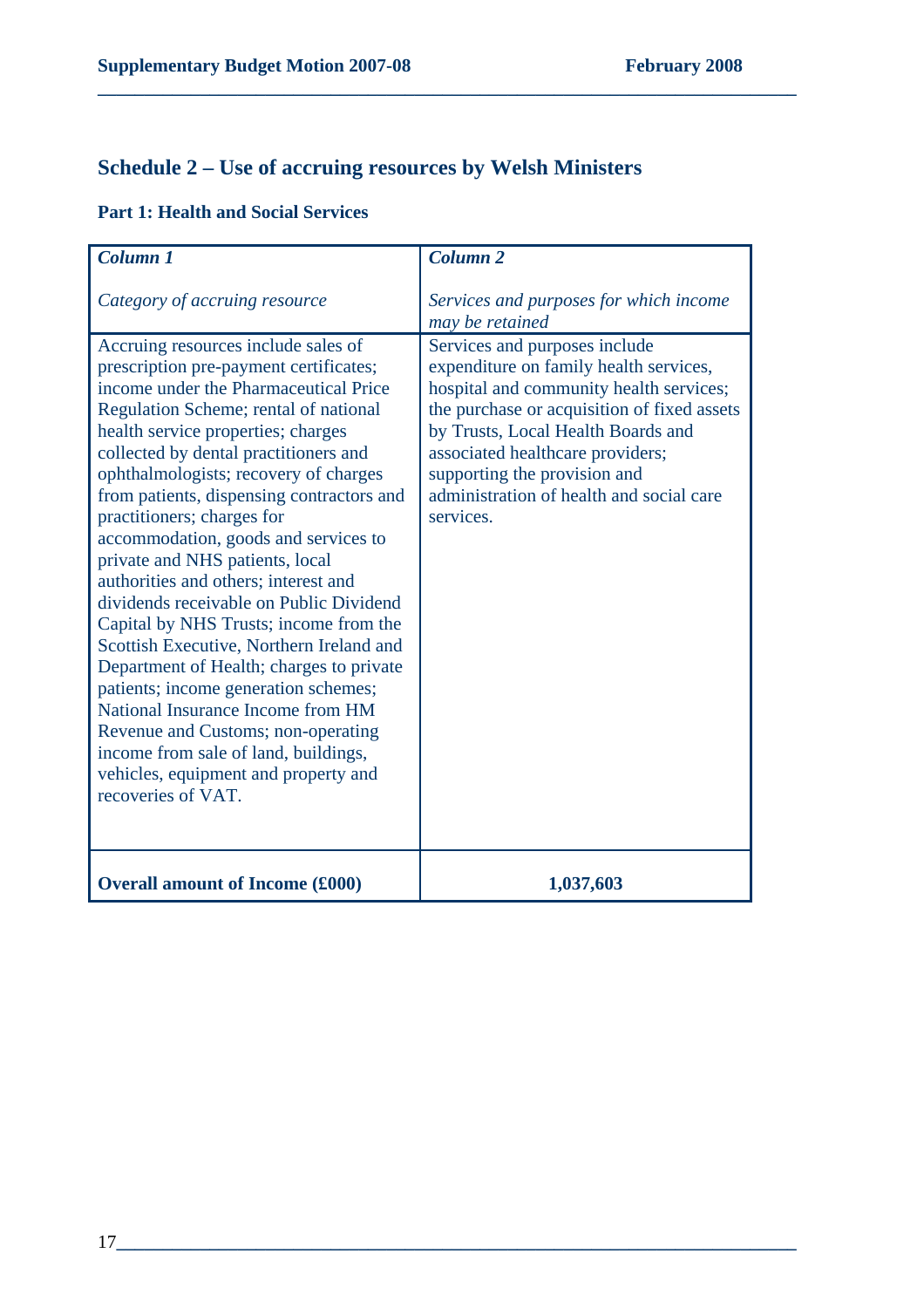### **Part 2: Social Justice and Local Government**

| <b>Column 1</b><br>Category of accruing resource                                                                                                                                         | Column <sub>2</sub><br>Services and Purposes for which income<br>may be retained                                                                                                                                                                                                  |
|------------------------------------------------------------------------------------------------------------------------------------------------------------------------------------------|-----------------------------------------------------------------------------------------------------------------------------------------------------------------------------------------------------------------------------------------------------------------------------------|
| Accruing resources include repayment<br>and recovery of grants; Car Loan<br><b>Repayments for Valuation Tribunal Staff</b><br>and recoveries of VAT and recoveries of<br>grant payments. | Services and purposes include supporting<br>expenditure on safer communities and<br>regeneration; general running costs and<br>administrative expenditure relating to the<br>Valuation Tribunal and the payment of<br>grants to local authorities and voluntary<br>sector bodies. |
| <b>Overall amount of Income (£000)</b>                                                                                                                                                   |                                                                                                                                                                                                                                                                                   |

**\_\_\_\_\_\_\_\_\_\_\_\_\_\_\_\_\_\_\_\_\_\_\_\_\_\_\_\_\_\_\_\_\_\_\_\_\_\_\_\_\_\_\_\_\_\_\_\_\_\_\_\_\_\_\_\_\_\_\_\_\_\_\_\_\_\_\_\_\_\_\_\_\_\_\_** 

## **Part 3: Environment, Sustainability and Housing**

| <b>Column 1</b>                                                                                                                                                                                                                                                                      | Column <sub>2</sub>                                                                                                                                            |
|--------------------------------------------------------------------------------------------------------------------------------------------------------------------------------------------------------------------------------------------------------------------------------------|----------------------------------------------------------------------------------------------------------------------------------------------------------------|
| Category of accruing resource                                                                                                                                                                                                                                                        | Services and Purposes for which income<br>may be retained                                                                                                      |
| Accruing resources include income from<br>repayments of Social Housing Grant;<br>grant recoveries from local authorities,<br>voluntary sector organisations and other<br>public and private sector organisations;<br><b>Rent Assessment Panel Receipts and</b><br>recoveries of VAT. | Services and purposes include<br>expenditure on Countryside Council for<br><b>Wales Current Expenditure; Social</b><br>Housing expenditure and grant payments. |
| <b>Overall amount of Income (£000)</b>                                                                                                                                                                                                                                               |                                                                                                                                                                |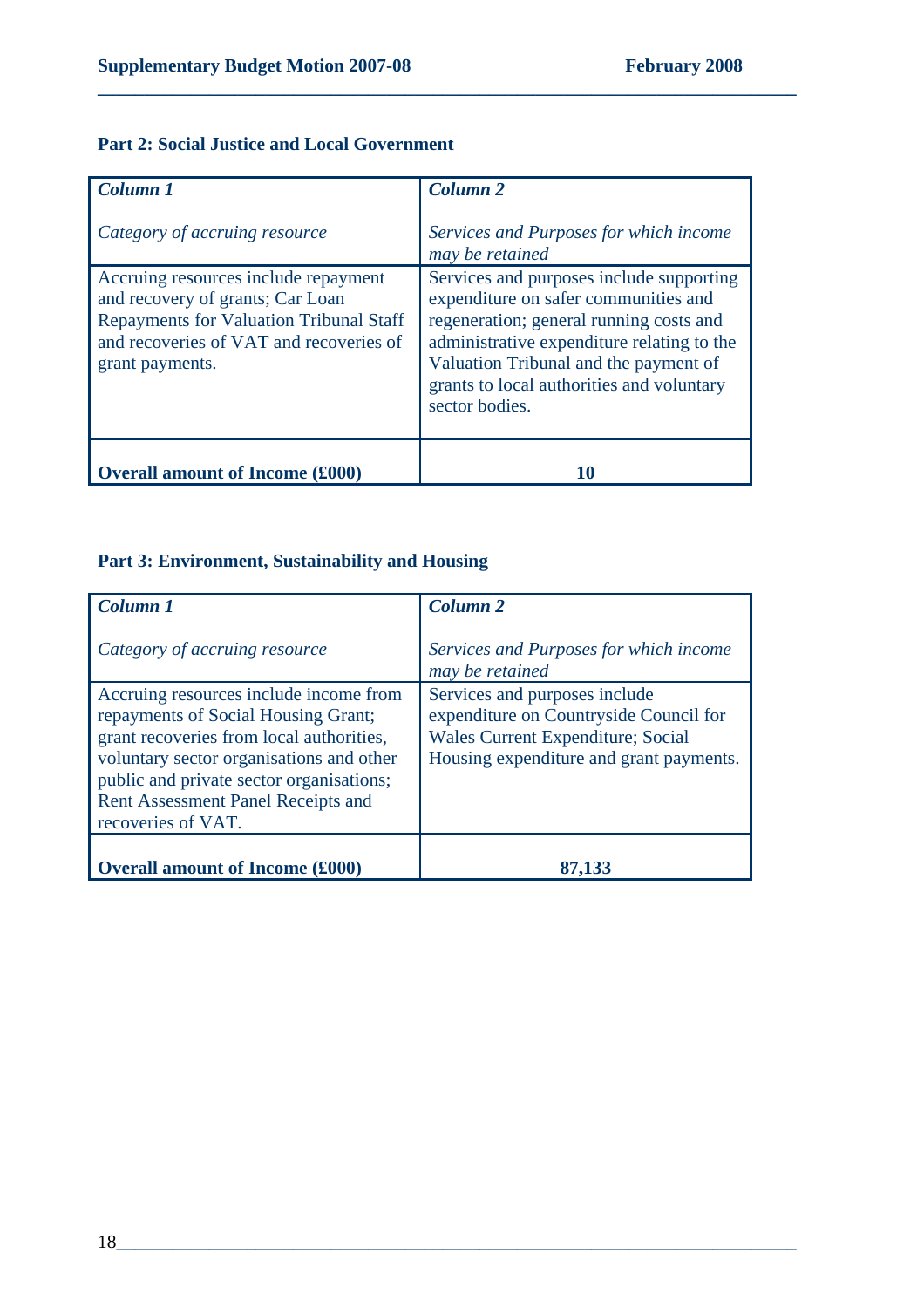# **Part 4: Economy and Transport**

| <b>Column 1</b>                                                                                                                                                                                                                                                                                                             | Column <sub>2</sub>                                                                                           |
|-----------------------------------------------------------------------------------------------------------------------------------------------------------------------------------------------------------------------------------------------------------------------------------------------------------------------------|---------------------------------------------------------------------------------------------------------------|
| Category of accruing resource                                                                                                                                                                                                                                                                                               | Services and Purposes for which income<br>may be retained                                                     |
| Grant funding from the European<br>Commission; repayments of grants;<br>property related infrastructure receipts,<br>including rental income; business<br>services charges; project contributions<br>from other public sector and private<br>sector organisations; investment income;<br><b>Transport Studies receipts.</b> | All European funded projects and to<br>support all expenditure as identified<br>within the expenditure Ambit. |
| <b>Overall amount of Income (£000)</b>                                                                                                                                                                                                                                                                                      | 329,928                                                                                                       |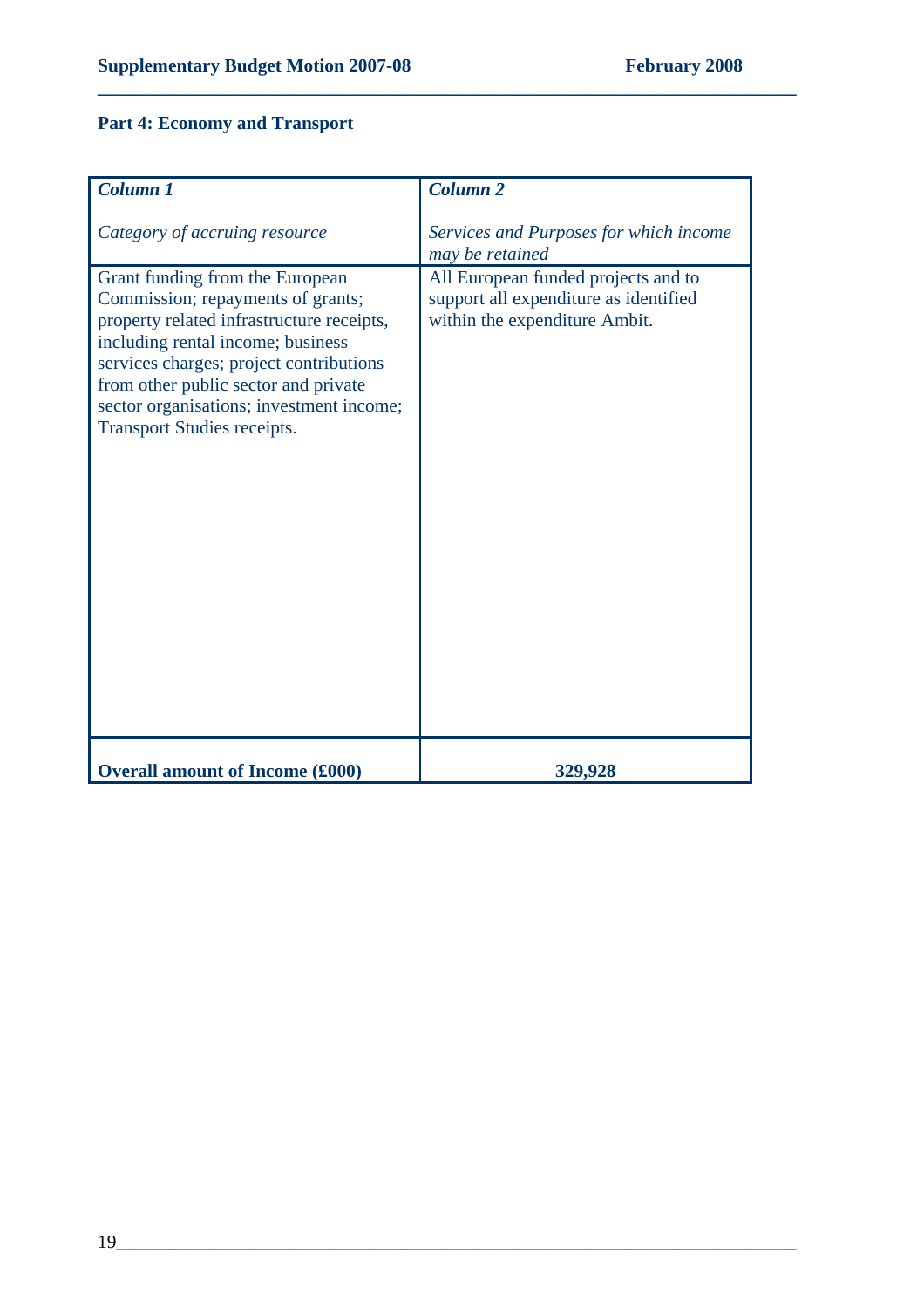| <b>Column 1</b><br>Category of accruing resource                                                                                                                                                                             | Column <sub>2</sub><br>Services and Purposes for which income<br>may be retained                                                                                                                                                                                        |
|------------------------------------------------------------------------------------------------------------------------------------------------------------------------------------------------------------------------------|-------------------------------------------------------------------------------------------------------------------------------------------------------------------------------------------------------------------------------------------------------------------------|
| Accruing resources include income from<br>European Projects, Research &<br><b>Evaluation and Business Skills</b><br>Development; Curriculum and<br>Qualifications Royalties; Sales of<br>Publications and recoveries of VAT. | Services and purposes include supporting<br>Work Based Learning, CQFW, ReAct,<br>Programme Development, 14-19,<br><b>Business Skills Development, Research</b><br>& Evaluation Current Expenditure; to<br>support Curriculum and Qualifications<br>Current Expenditure. |
| <b>Overall amount of income (£000)</b>                                                                                                                                                                                       |                                                                                                                                                                                                                                                                         |

### **Part 5: Children, Education, Lifelong Learning and Skills**

## **Part 6: Rural Affairs**

| <b>Column 1</b>                                                                                                                                                                                                                                                                                                                                                                                                                         | <b>Column 2</b>                                                                                                                                                         |
|-----------------------------------------------------------------------------------------------------------------------------------------------------------------------------------------------------------------------------------------------------------------------------------------------------------------------------------------------------------------------------------------------------------------------------------------|-------------------------------------------------------------------------------------------------------------------------------------------------------------------------|
| Category of accruing resource                                                                                                                                                                                                                                                                                                                                                                                                           | Services and Purposes for which income<br>may be retained                                                                                                               |
| Accruing resources include income from<br>European structural funds; income in the<br>form of receipts from the modulation of<br>subsidy payments to farmers; income<br>from the EU via the Rural Payments<br>Agency for supporting farmers; income<br>from wind farm projects; income from<br>Pwllperian Farm – revenue; recoveries of<br>VAT; income from the salvage of<br>carcasses from animals slaughtered for<br>disease control | Services and purposes include agri-<br>environmental support for farmers,<br>supporting rural communities, and<br>compensation of the removal of diseased<br>livestock. |
| <b>Overall amount of Income (£000)</b>                                                                                                                                                                                                                                                                                                                                                                                                  | 258.314                                                                                                                                                                 |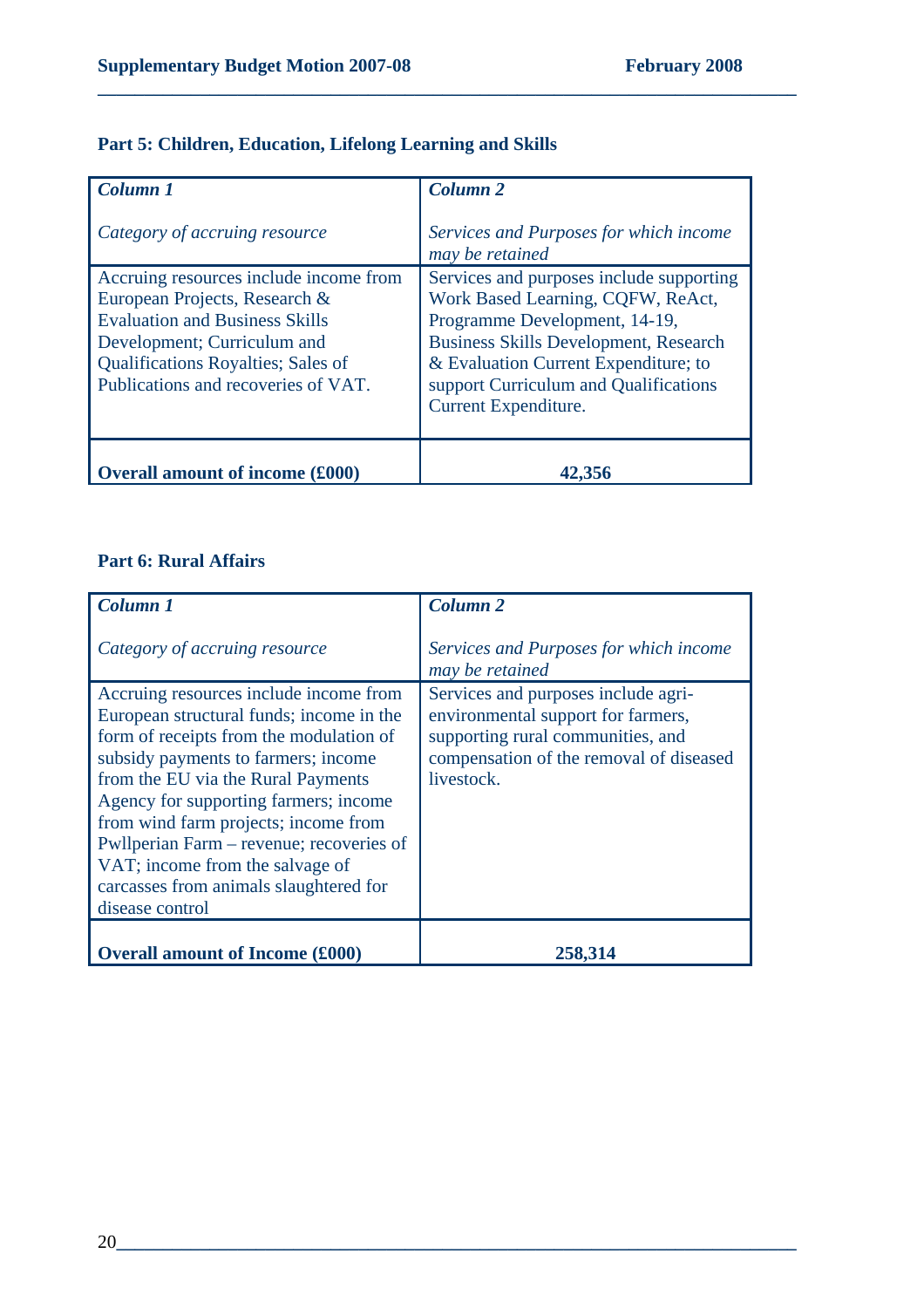## **Part 7: Heritage**

| <b>Column 1</b>                                                                                                                                                                                                                                                                                                                                                                                                                                                                                       | <b>Column 2</b>                                                                                                                                                                                                                                                                                                       |
|-------------------------------------------------------------------------------------------------------------------------------------------------------------------------------------------------------------------------------------------------------------------------------------------------------------------------------------------------------------------------------------------------------------------------------------------------------------------------------------------------------|-----------------------------------------------------------------------------------------------------------------------------------------------------------------------------------------------------------------------------------------------------------------------------------------------------------------------|
| Category of accruing resource                                                                                                                                                                                                                                                                                                                                                                                                                                                                         | Service and Purposes for which income<br>may be retained                                                                                                                                                                                                                                                              |
| Accruing resources include Cadw income<br>from admission charges to Cadw sites,<br>sales of souvenirs, publications, fees for<br>specialist advisory services and Heritage<br>in Wales membership; other income<br>including income from events, filming,<br>photography at sites and bequests; funds<br>via European Funding schemes; income<br>relating to tourism activities; Royal<br>Commission income from sales of<br>publications; ad-hoc grants from other<br>sources and recoveries of VAT. | Services and purposes include Cadw<br>expenditure on archaeology, scheduling<br>monuments, grants for historic buildings<br>and ancient monuments, and care and<br>presentation of the monuments in care;<br>support for tourism in Wales; and Royal<br><b>Commission Current</b><br><b>Expenditure/Running costs</b> |
| <b>Overall amount of income (£000)</b>                                                                                                                                                                                                                                                                                                                                                                                                                                                                |                                                                                                                                                                                                                                                                                                                       |

**\_\_\_\_\_\_\_\_\_\_\_\_\_\_\_\_\_\_\_\_\_\_\_\_\_\_\_\_\_\_\_\_\_\_\_\_\_\_\_\_\_\_\_\_\_\_\_\_\_\_\_\_\_\_\_\_\_\_\_\_\_\_\_\_\_\_\_\_\_\_\_\_\_\_\_** 

## **Part 8: Public Services and Performance**

| Column 1<br>Category of accruing resource                                                             | <b>Column 2</b><br>Services and Purposes for which income<br>may be retained                                                  |
|-------------------------------------------------------------------------------------------------------|-------------------------------------------------------------------------------------------------------------------------------|
| Accruing resources include fees and<br>charges for inspections and training and<br>recoveries of VAT. | Services and purposes include running<br>costs, general administration costs and<br>revenue expenditure of the inspectorates. |
| <b>Overall amount of Income (£000)</b>                                                                | 2,000                                                                                                                         |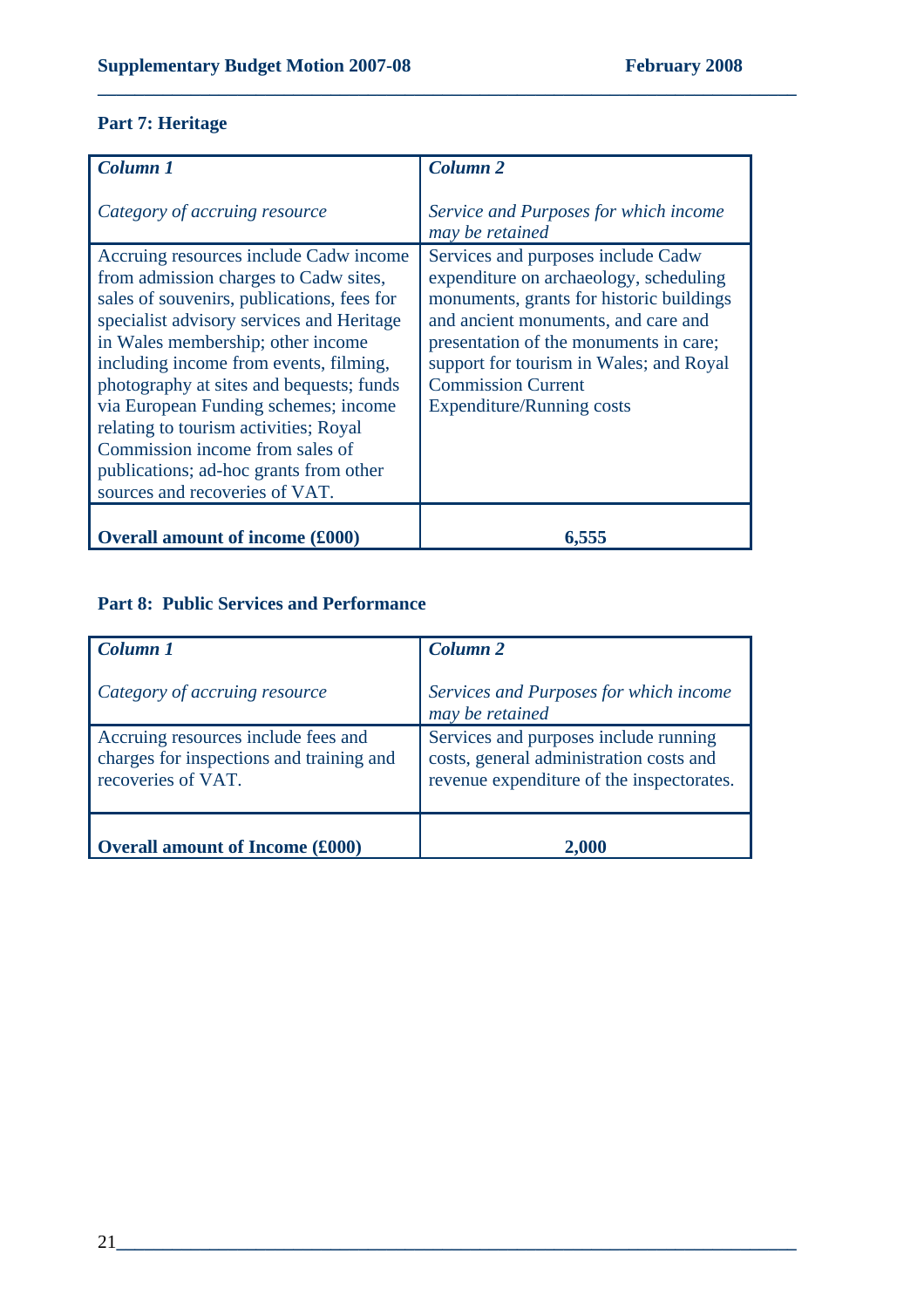## **Part 9: Central Administration**

| Column 1                                                                                                                                                                                                                                                                                        | Column <sub>2</sub>                                                                                                                                                                              |
|-------------------------------------------------------------------------------------------------------------------------------------------------------------------------------------------------------------------------------------------------------------------------------------------------|--------------------------------------------------------------------------------------------------------------------------------------------------------------------------------------------------|
| Category of accruing resource                                                                                                                                                                                                                                                                   | Services and Purposes for which income<br>may be retained                                                                                                                                        |
| Accruing resources include income from<br>sub let properties; income generated from<br>staff secondments and fees; repayment of<br>staff loans; income from ICT services<br>provided; the refund of statutory PAYE<br>deductions; income from land and<br>building sales and recoveries of VAT. | Services and purposes include Funding of<br>running costs and general administrative<br>expenditure and supporting capital<br>expenditure on the Assembly<br>Government's Estate and asset base. |
| <b>Overall amount of Income (£000)</b>                                                                                                                                                                                                                                                          | 3,800                                                                                                                                                                                            |

**\_\_\_\_\_\_\_\_\_\_\_\_\_\_\_\_\_\_\_\_\_\_\_\_\_\_\_\_\_\_\_\_\_\_\_\_\_\_\_\_\_\_\_\_\_\_\_\_\_\_\_\_\_\_\_\_\_\_\_\_\_\_\_\_\_\_\_\_\_\_\_\_\_\_\_** 

## **Part 10: Other Ministerial Services**

| <b>Column 1</b><br>Category of accruing resource                                                                                             | Column <sub>2</sub><br>Services and Purposes for which income<br>may be retained                                                                                  |
|----------------------------------------------------------------------------------------------------------------------------------------------|-------------------------------------------------------------------------------------------------------------------------------------------------------------------|
| Accruing resources include Membership<br>fees for Public Service Management<br>Wales; training provider repayments and<br>recoveries of VAT. | Services and purposes include running<br>costs and general revenue expenditure of<br>Public Services Management Wales and<br>supporting corporate communications. |
| Overall amount of Income (£000)                                                                                                              | 36                                                                                                                                                                |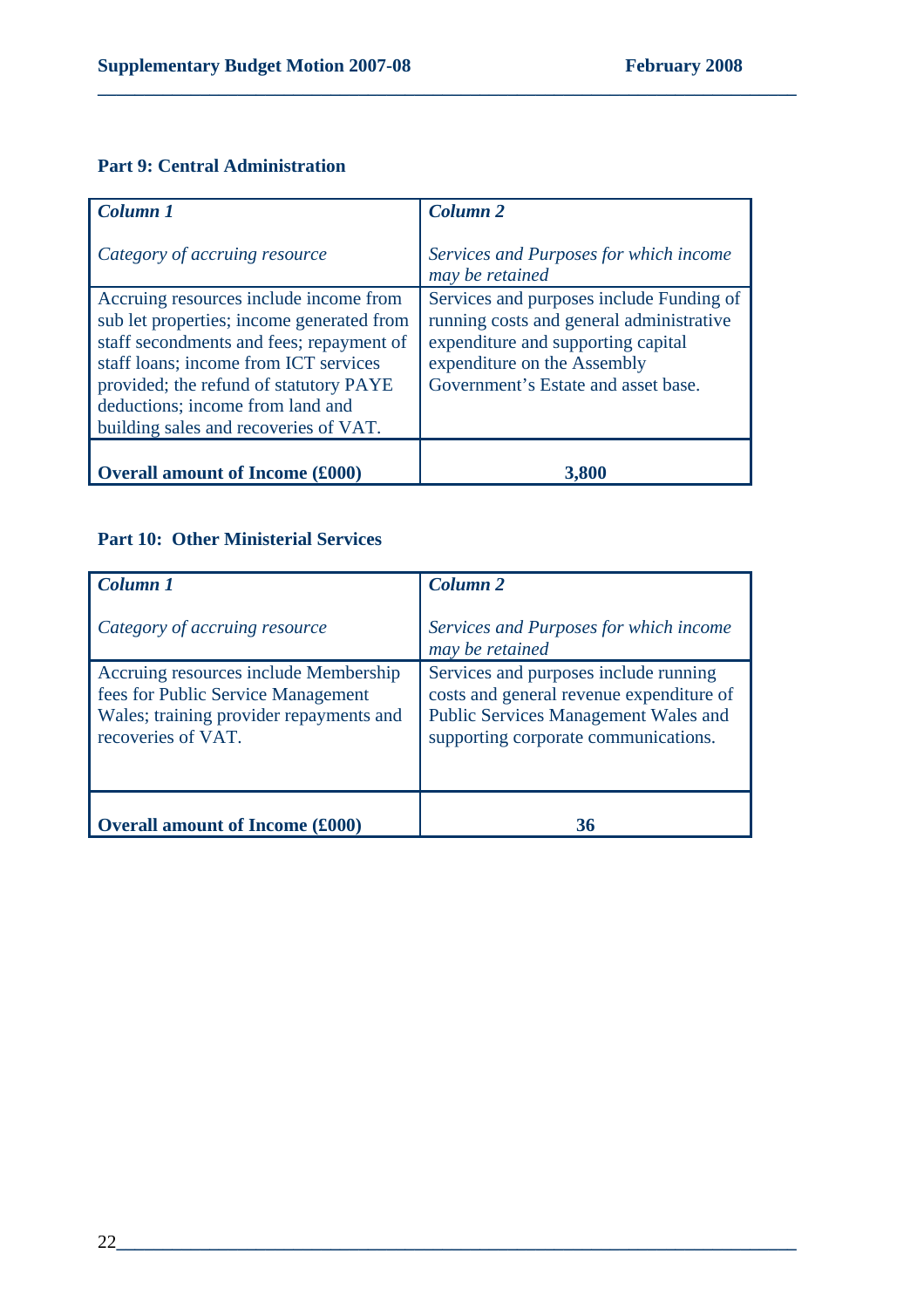## **Schedule 3 – Expenditure Incurred by Direct Funded Bodies (excluding accruing resources)**

**\_\_\_\_\_\_\_\_\_\_\_\_\_\_\_\_\_\_\_\_\_\_\_\_\_\_\_\_\_\_\_\_\_\_\_\_\_\_\_\_\_\_\_\_\_\_\_\_\_\_\_\_\_\_\_\_\_\_\_\_\_\_\_\_\_\_\_\_\_\_\_\_\_\_\_** 

**Part 1 – Assembly Parliamentary Service and National Assembly for Wales Commission** 

| Column 1                                                                                                                    | Column <sub>2</sub> |
|-----------------------------------------------------------------------------------------------------------------------------|---------------------|
| <b>Services and Purposes</b>                                                                                                | Amounts £000        |
| Resources other than accruing resources for use by the National<br>Assembly for Wales Commission (and the Assembly          | 41,761              |
| Parliamentary Service prior to the National Assembly for Wales                                                              |                     |
| Commission taking up its functions) on revenue and capital                                                                  |                     |
| costs associated with the administration and operation of the<br>National Assembly for Wales ('the Assembly'); promotion of |                     |
| the Assembly including payments to the Electoral Commission                                                                 |                     |
| and others; payments in respect of the Commissioner for                                                                     |                     |
| Standards; any other payments relating to functions of the<br>Assembly or functions of the National Assembly for Wales      |                     |
| Commission.                                                                                                                 |                     |

#### **Part 2 – Public Services Ombudsman for Wales**

| Column 1                                                                                                                                                                                                                                                                                                                                                                          | Column <sub>2</sub> |
|-----------------------------------------------------------------------------------------------------------------------------------------------------------------------------------------------------------------------------------------------------------------------------------------------------------------------------------------------------------------------------------|---------------------|
| <b>Services and Purposes</b>                                                                                                                                                                                                                                                                                                                                                      | Amount £000         |
| Resources other than accruing resources for use by the Public<br>Services Ombudsman for Wales ('the Ombudsman') on revenue<br>and capital costs associated with the administration of the<br>Ombudsman's office; payments to the British and Irish<br>ombudsman association; payments to the European ombudsman<br>association; payments to the International Ombudsman Institute | 2,705               |
| and associated non cash items.                                                                                                                                                                                                                                                                                                                                                    |                     |

#### **Part 3 – Auditor General for Wales**

| Column 1                                                        | <b>Column 2</b> |
|-----------------------------------------------------------------|-----------------|
|                                                                 |                 |
| <b>Services and Purposes</b>                                    | Amount £000     |
| Resources other than accruing resources for use by the Auditor  | 4,300           |
| General on the administration of the Wales Audit Office and the |                 |
| discharge of the statutory functions of the Auditor General and |                 |
| local government appointed auditors.                            |                 |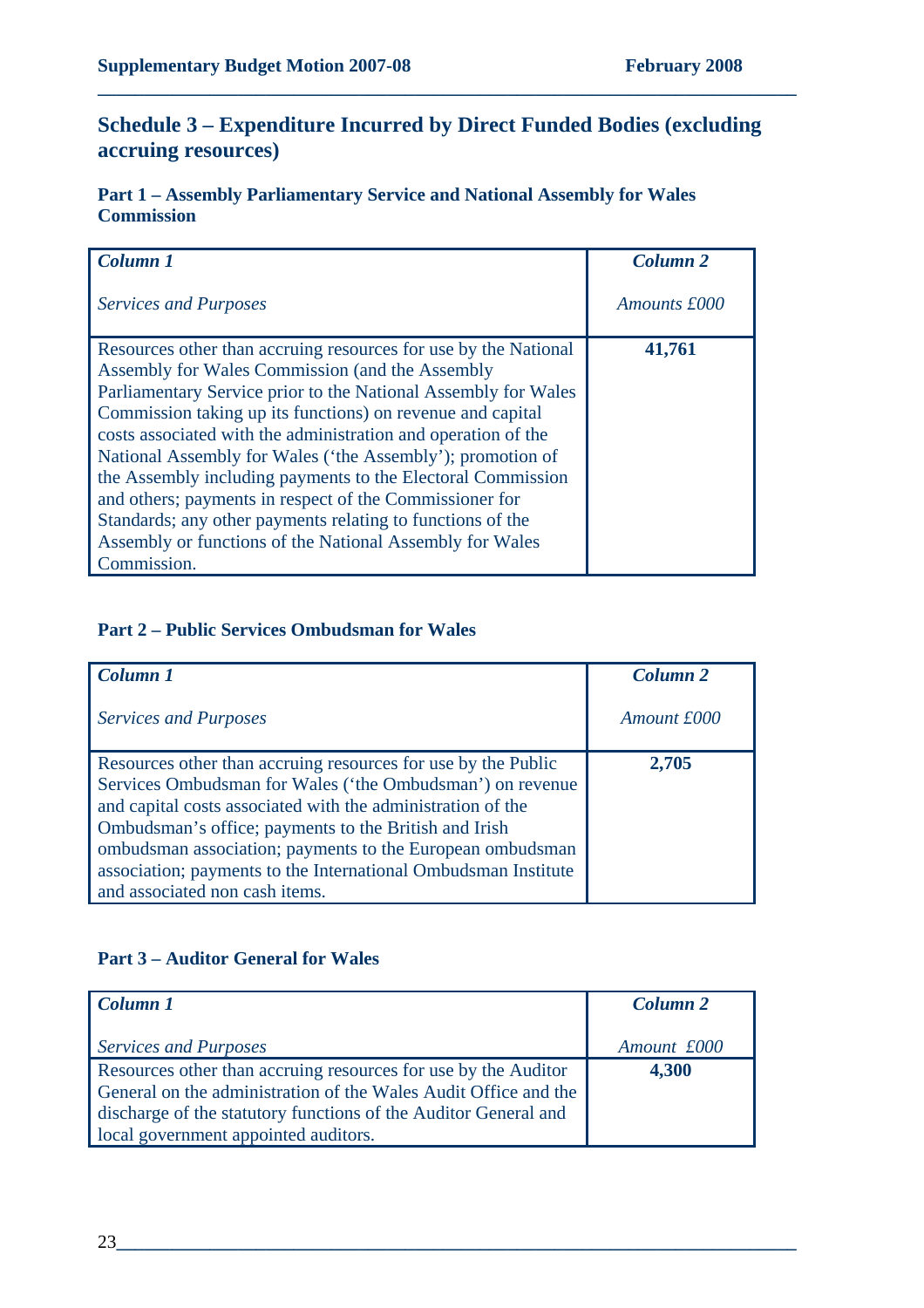## **Schedule 4 – Use of accrued resources by Direct Funded Bodies**

**\_\_\_\_\_\_\_\_\_\_\_\_\_\_\_\_\_\_\_\_\_\_\_\_\_\_\_\_\_\_\_\_\_\_\_\_\_\_\_\_\_\_\_\_\_\_\_\_\_\_\_\_\_\_\_\_\_\_\_\_\_\_\_\_\_\_\_\_\_\_\_\_\_\_\_** 

| <b>Column 1</b>                                                                                                                                                                                                                                                                                                                                                                                                                                                                  | <b>Column 2</b>                                                                                                   |
|----------------------------------------------------------------------------------------------------------------------------------------------------------------------------------------------------------------------------------------------------------------------------------------------------------------------------------------------------------------------------------------------------------------------------------------------------------------------------------|-------------------------------------------------------------------------------------------------------------------|
| Category of accruing resource                                                                                                                                                                                                                                                                                                                                                                                                                                                    | Services and purposes for which income<br>may be retained                                                         |
| Accruing resources for retention pursuant<br>to section $120(2)$ of the Government of<br>Wales Act 2006 and use by the National<br>Assembly for Wales Commission (and<br>the Assembly Parliamentary Service prior<br>to the National Assembly for Wales<br>Commission taking up its functions)<br>from the disposal of fixed assets and<br>other capital income. Rental income;<br>gifts; income from commercial sales and<br>other services provided to the public or<br>others | For use on the purchase or acquisition of<br>fixed assets and for use on administrative<br>costs of the Assembly. |
| <b>Overall amount of Income (£000)</b>                                                                                                                                                                                                                                                                                                                                                                                                                                           | 151                                                                                                               |

#### **Part 1 – Assembly Parliamentary Service and National Assembly for Wales Commission**

#### **Part 2 – Public Services Ombudsman for Wales**

| Column 1<br>Category of accruing resource                                                                | Column <sub>2</sub><br>Services and purposes for which income<br>may be retained |
|----------------------------------------------------------------------------------------------------------|----------------------------------------------------------------------------------|
| Income from commercial sales and other<br>services provided to the public or others;<br>receipts of VAT. | For use on related services and the<br>administration of the Ombudsman service   |
| <b>Overall amount of Income (£000)</b>                                                                   | 132                                                                              |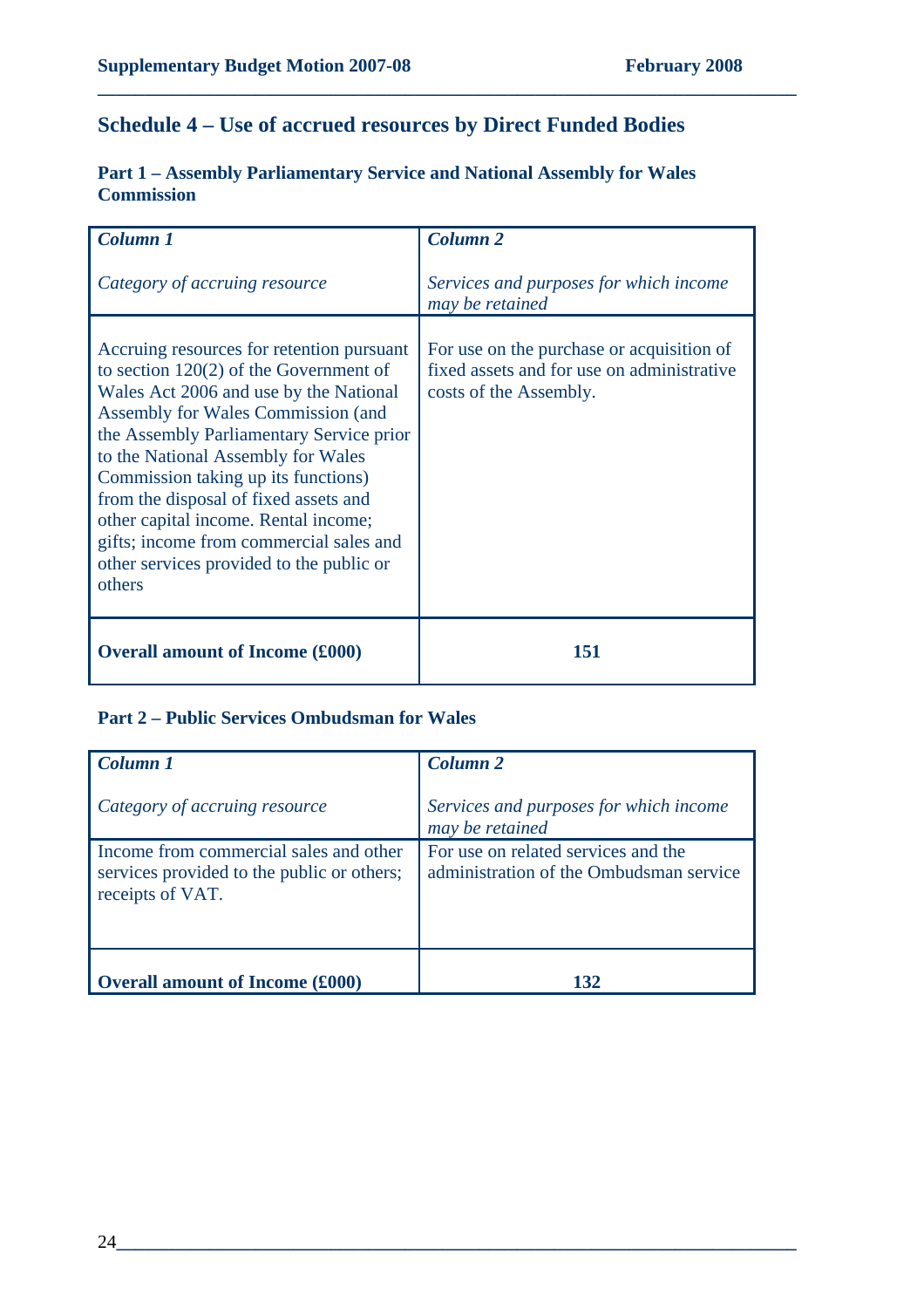## **Part 3 – Auditor General for Wales**

| Column 1                                                                                                                                                                                                                                                                                                                                                                                                                                                                                                                                                              | <b>Column 2</b>                                                                                                  |
|-----------------------------------------------------------------------------------------------------------------------------------------------------------------------------------------------------------------------------------------------------------------------------------------------------------------------------------------------------------------------------------------------------------------------------------------------------------------------------------------------------------------------------------------------------------------------|------------------------------------------------------------------------------------------------------------------|
| Category of accruing resource                                                                                                                                                                                                                                                                                                                                                                                                                                                                                                                                         | Services and purposes for which income<br>may be retained                                                        |
| Accruing resources from fees and charges<br>for audit and related services (excluding<br>income under part 1 of the Local<br>Government Act 1999 and Part 2 of the<br>Public Audit (Wales) Act 2004); other<br>recoveries of costs associated with the<br>functions of the Auditor General;<br>miscellaneous income from publications,<br>conferences, provision of administrative<br>services etc.; recoveries of costs of<br>seconded staff; repayments of staff loans;<br>recoveries of car leasing payments; and<br>interest received on working balance<br>fees. | For use by the Auditor General on related<br>services and the administration of the<br><b>Wales Audit Office</b> |
| <b>Overall amount of income (£000)</b>                                                                                                                                                                                                                                                                                                                                                                                                                                                                                                                                | 9,100                                                                                                            |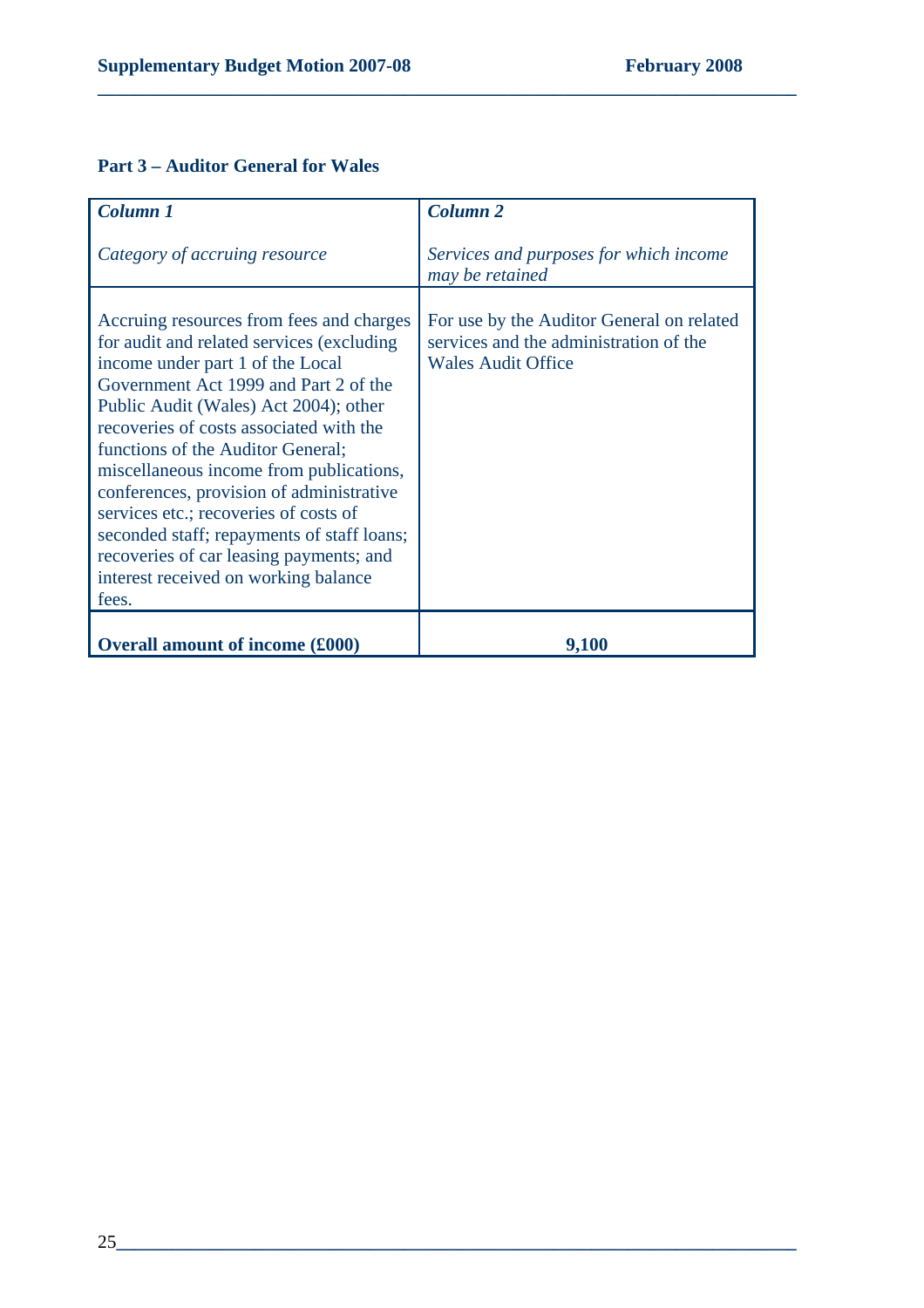## **Schedule 5: Resource to Cash Reconciliation 2007-08**

*Table 1: Resource to Cash Reconciliation for 2007-08 included in the Supplementary Budget Motion of November 2007 (£000)* 

**\_\_\_\_\_\_\_\_\_\_\_\_\_\_\_\_\_\_\_\_\_\_\_\_\_\_\_\_\_\_\_\_\_\_\_\_\_\_\_\_\_\_\_\_\_\_\_\_\_\_\_\_\_\_\_\_\_\_\_\_\_\_\_\_\_\_\_\_\_\_\_\_\_\_\_** 

|                                     | <b>Welsh</b>     | <b>Assembly</b>   | <b>Ombudsman</b><br><b>Auditor</b> |                |
|-------------------------------------|------------------|-------------------|------------------------------------|----------------|
|                                     | <b>Ministers</b> | <b>Commission</b> |                                    | <b>General</b> |
| <b>Net Resource Requirement</b>     | 14,021,751       | 40,661            | 2,685                              | 4,300          |
| <b>Net Capital Requirement</b>      | 505,120          | 1,100             | 20                                 |                |
| Adjustments:                        |                  |                   |                                    |                |
| <b>Capital Charges</b>              | $-680,483$       | $-4,775$          | $-100$                             | $-200$         |
| Impairments                         | $-36,059$        |                   |                                    |                |
| Movements in Provisions             | $-40,313$        | $-564$            |                                    |                |
| Profit/Loss on sale of assets       |                  |                   |                                    |                |
| Movements in stocks                 |                  |                   |                                    |                |
| Movements in debtors/creditors      | $-10,511$        | $-5$              | $-8$                               |                |
| Use of Provisions                   |                  |                   |                                    | 100            |
| Other                               |                  |                   |                                    |                |
|                                     |                  |                   |                                    |                |
| Net Cash Requirement for issue from | 13,759,505       | 36,417            | 2,597                              | 4,200          |
| the Welsh Consolidated Fund         |                  |                   |                                    |                |

*Table 2: Changes to the Resource to Cash Reconciliation included in this Supplementary Budget Motion (£000)* 

|                                            | <b>Welsh</b><br><b>Ministers</b> | <b>Assembly</b><br><b>Commission</b> | <b>Ombudsman</b> | <b>Auditor</b><br><b>General</b> |  |
|--------------------------------------------|----------------------------------|--------------------------------------|------------------|----------------------------------|--|
|                                            |                                  |                                      |                  |                                  |  |
| <b>Changes to Net Resource Requirement</b> | $-1,898,721$                     |                                      |                  |                                  |  |
|                                            |                                  |                                      |                  |                                  |  |
| <b>Changes to Net Capital Requirement</b>  | 45,939                           |                                      |                  |                                  |  |
|                                            |                                  |                                      |                  |                                  |  |
| Adjustments:                               |                                  |                                      |                  |                                  |  |
|                                            |                                  |                                      |                  |                                  |  |
| <b>Capital Charges</b>                     | $-40,878$                        |                                      |                  |                                  |  |
| Impairments                                |                                  |                                      |                  |                                  |  |
| <b>Movements in Provisions</b>             |                                  |                                      |                  |                                  |  |
| Profit/Loss on sale of assets              |                                  |                                      |                  |                                  |  |
| Movements in stocks                        |                                  |                                      |                  |                                  |  |
| Movements in debtors/creditors             | 21,196                           |                                      |                  |                                  |  |
| Use of Provisions                          | 10,000                           |                                      |                  |                                  |  |
|                                            |                                  |                                      |                  |                                  |  |
| Other                                      |                                  |                                      |                  |                                  |  |
|                                            |                                  |                                      |                  |                                  |  |
| <b>Changes to Net Cash Requirement for</b> | $-1,862,464$                     |                                      |                  |                                  |  |
| issue from the Welsh Consolidated          |                                  |                                      |                  |                                  |  |
| <b>Fund</b>                                |                                  |                                      |                  |                                  |  |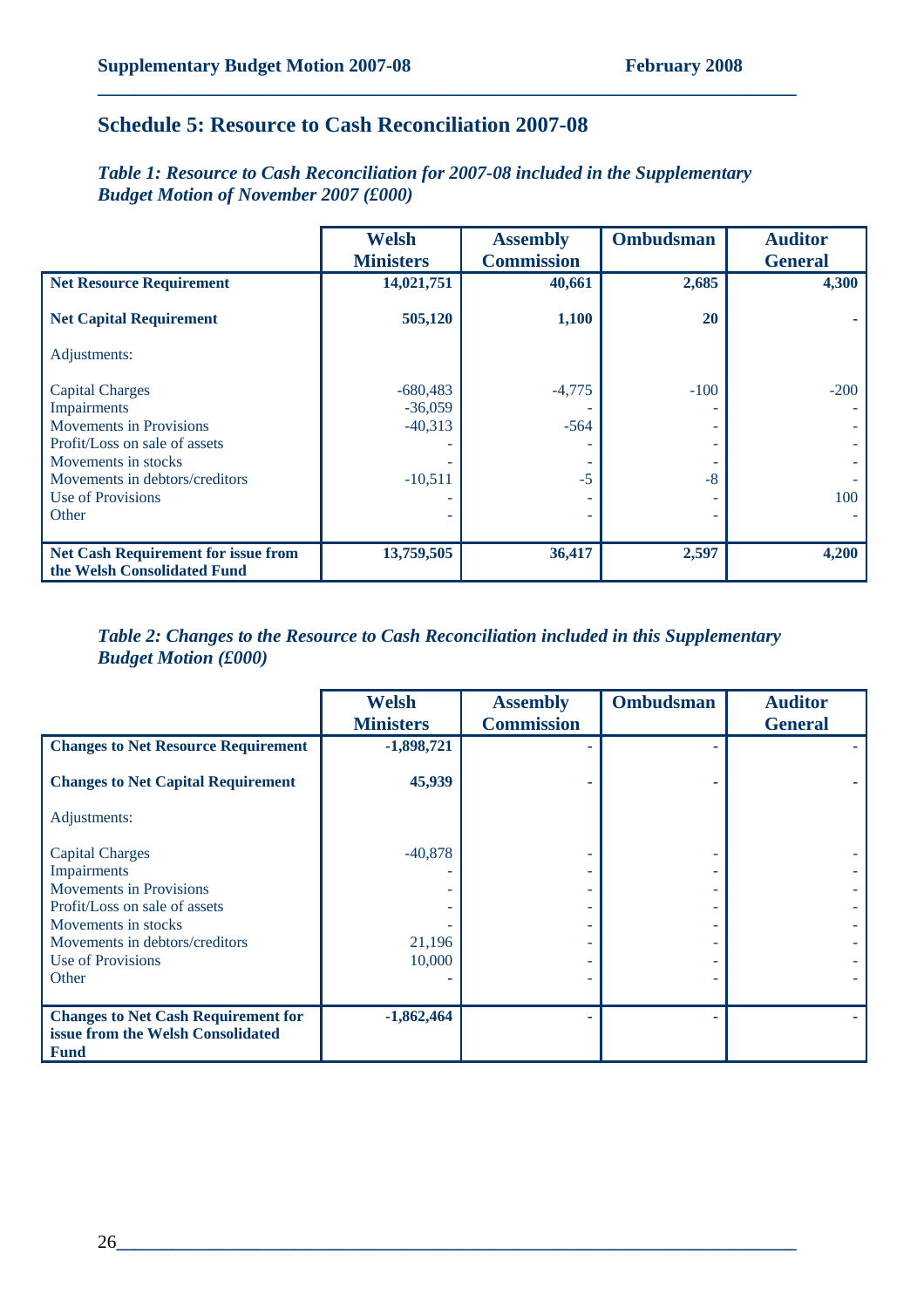|                                                                                                                 | <b>Welsh</b>     | <b>Assembly</b>   | <b>Ombudsman</b> | <b>Auditor</b> |
|-----------------------------------------------------------------------------------------------------------------|------------------|-------------------|------------------|----------------|
|                                                                                                                 | <b>Ministers</b> | <b>Commission</b> |                  | <b>General</b> |
| <b>Supplementary Budget Net Resource</b><br><b>Requirement</b>                                                  | 12,123,030       | 40,661            | 2,685            | 4,300          |
| <b>Supplementary Budget Net Capital</b><br><b>Requirement</b>                                                   | 551,059          | 1,100             | 20               |                |
| Adjustments:                                                                                                    |                  |                   |                  |                |
| <b>Capital Charges</b>                                                                                          | $-721,361$       | $-4,775$          | $-100$           | $-200$         |
| Impairments                                                                                                     | $-36,059$        |                   |                  |                |
| Movements in Provisions                                                                                         | $-40,313$        | $-564$            |                  |                |
| Profit/Loss on sale of assets                                                                                   |                  |                   |                  |                |
| Movements in stocks                                                                                             |                  |                   |                  |                |
| Movements in debtors/creditors                                                                                  | 10,685           | $-5$              | $-8$             |                |
| Use of Provisions                                                                                               | 10,000           |                   |                  | 100            |
| Other                                                                                                           |                  |                   |                  |                |
|                                                                                                                 |                  |                   |                  |                |
| <b>Supplementary Budget Net Cash</b><br><b>Requirement for issue from the Welsh</b><br><b>Consolidated Fund</b> | 11,897,041       | 36,417            | 2,597            | 4,200          |

*Table 3: Resource to Cash Reconciliation included in this Supplementary Budget Motion (£000)* 

**\_\_\_\_\_\_\_\_\_\_\_\_\_\_\_\_\_\_\_\_\_\_\_\_\_\_\_\_\_\_\_\_\_\_\_\_\_\_\_\_\_\_\_\_\_\_\_\_\_\_\_\_\_\_\_\_\_\_\_\_\_\_\_\_\_\_\_\_\_\_\_\_\_\_\_** 

#### **Notes:**

- 1. This table content and format complies with the Section  $125(1)(c)$  and  $126(2)(c)$  of the Government of Wales Act 2006 ("the Act") which states that for the purposes of authorising the motion there shall be a statement authorising 'the amount which may be paid out of the Welsh Consolidated Fund in the financial year to the relevant persons, or for use pursuant to a relevant enactment, for the purposes so specified'. Payments made out of the Welsh Consolidated Fund are made in cash, therefore this table shows the relevant cash requirements in support of the resources requested in support of Schedules 1 to 4 which state the relevant purposes for which resources may be used.
- 2. This table content and format also complies with Standing Order 27.19(v), which states that the budget motion must include a reconciliation between the resources to be authorised under section 125(1)(a) and (b) of the Act and the amounts to be authorised for payment out of the Welsh Consolidated Fund under section 125(c) of the Act.
- 3. Both of these tables are presented under S126 of the Act and SO27.22 showing variations to the resources allocated in the Annual Budget Motion and the amounts to be paid out of the Welsh Consolidated Fund.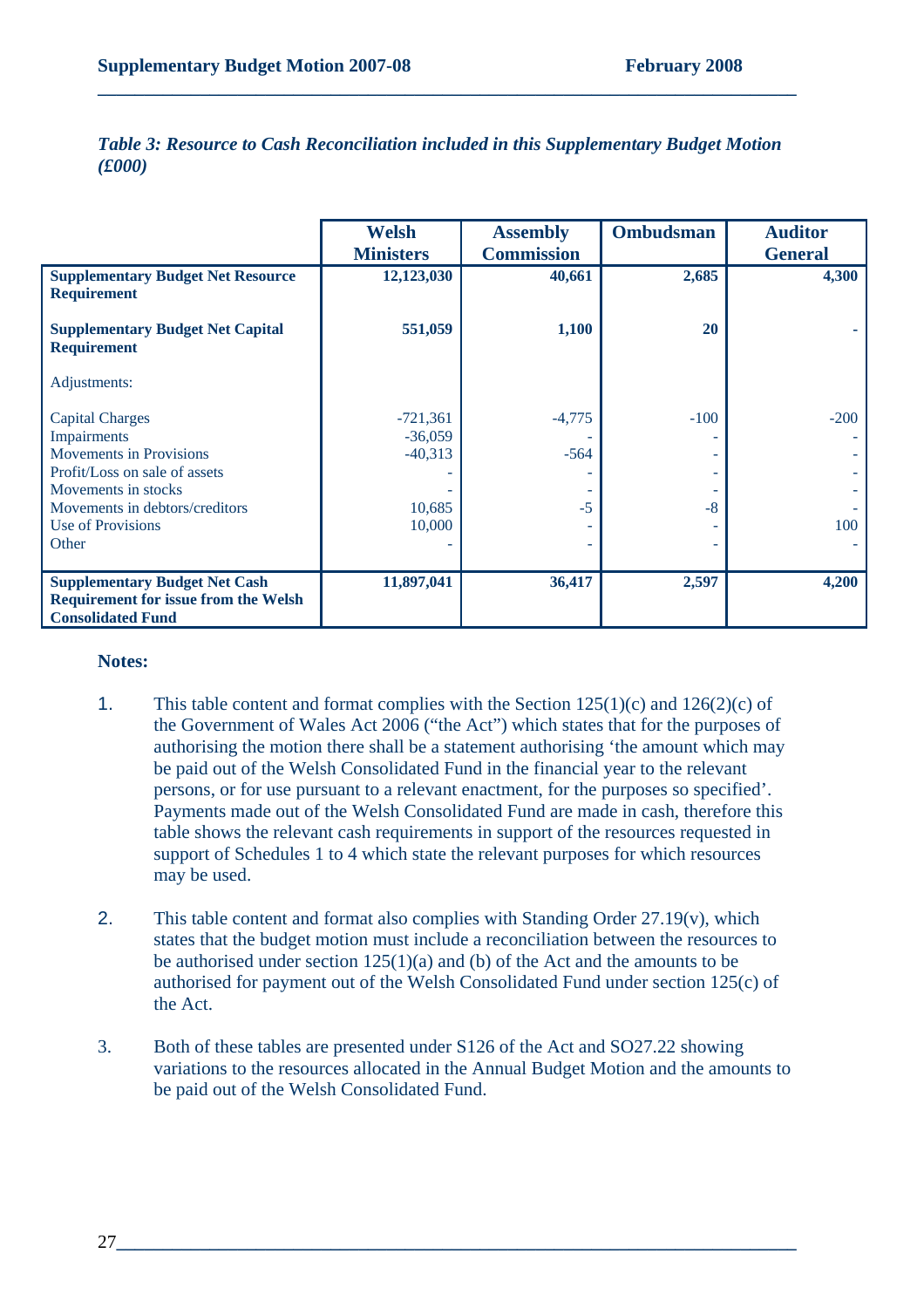## **Schedule 6: Reconciliation of resources requested in the budget motion to resources made available by the Treasury for the Welsh Block (£000)**

**\_\_\_\_\_\_\_\_\_\_\_\_\_\_\_\_\_\_\_\_\_\_\_\_\_\_\_\_\_\_\_\_\_\_\_\_\_\_\_\_\_\_\_\_\_\_\_\_\_\_\_\_\_\_\_\_\_\_\_\_\_\_\_\_\_\_\_\_\_\_\_\_\_\_\_** 

*Table 1: Reconciliation of Resources Requested in the November 2007 budget motion to the resources made available by the Treasury for Wales (£000)* 

|                                                                                             |                                        | 2007-08                      |                              |                              |                                        |
|---------------------------------------------------------------------------------------------|----------------------------------------|------------------------------|------------------------------|------------------------------|----------------------------------------|
|                                                                                             | <b>Revenue</b><br><b>DEL</b>           | <b>Capital</b><br><b>DEL</b> | <b>Revenue</b><br><b>AME</b> | <b>Capital</b><br><b>AME</b> | <b>Total</b>                           |
| Resources Requested in the Budget<br>Motion:                                                |                                        |                              |                              |                              |                                        |
| <b>Welsh Ministers</b><br><b>Assembly Commission</b><br>Ombudsman<br><b>Auditor General</b> | 14,021,751<br>40,661<br>2,685<br>4,300 | 505,120<br>1,100<br>20       |                              | L                            | 14,526,871<br>41,761<br>2,705<br>4,300 |
| <b>Total Resources Requested in the</b><br><b>Final Budget Motion</b>                       | 14,069,397                             | 506,240                      |                              | ٠                            | 14,575,637                             |
| Adjustments:                                                                                |                                        |                              |                              |                              |                                        |
| (i)<br><b>Resource Consumption of</b><br><b>ASPBs</b> and LHBs                              | 110,366                                |                              | 15,256                       |                              | 125,622                                |
| <b>Grants</b><br>(ii)                                                                       | $-1,148,595$                           | 1,148,595                    |                              |                              |                                        |
| <b>Supported Borrowing</b><br>(iii)<br>Other<br>(iv)                                        | $-631,852$                             | 163,396<br>$-283,400$        | 388,048                      | 200,000                      | 163,396<br>$-327,204$                  |
| <b>Total Adjustments in the Final</b><br><b>Budget Motion</b>                               | $-1,670,081$                           | 1,028,591                    | 403,304                      | 200,000                      | $-38,186$                              |
| Direct Charges on the Welsh<br><b>Consolidated Fund</b>                                     | 8,384                                  |                              |                              |                              | 8,384                                  |
| <b>Wales Office</b><br><b>Unallocated Reserve</b>                                           | 4,163<br>48,380                        | 766<br>81,906                |                              |                              | 4,929<br>130,286                       |
| <b>Total Managed Expenditure (Wales)</b>                                                    | 12,460,243                             | 1,617,503                    | 403,304                      | 200,000                      | 14,681,050                             |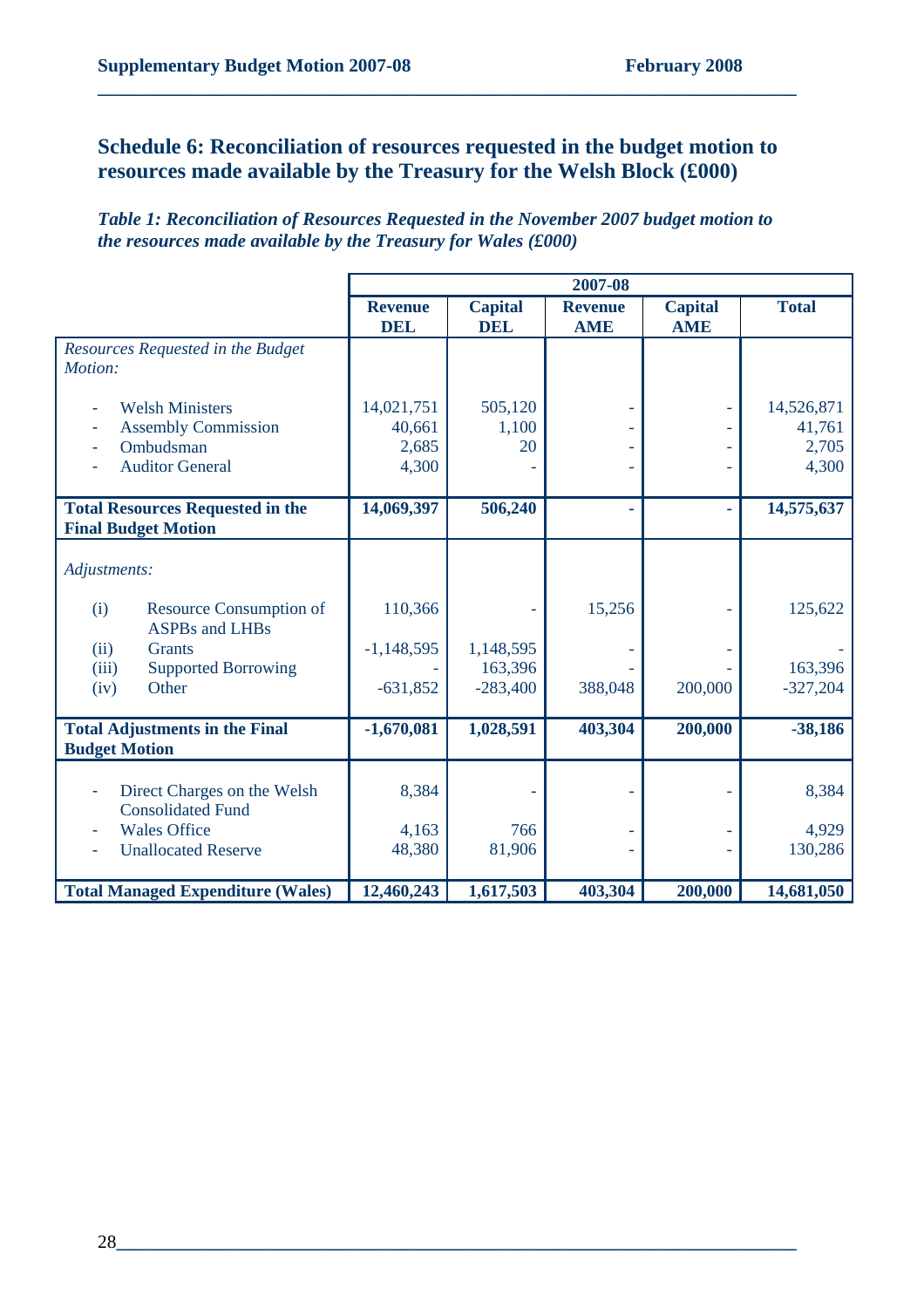*Table 2: Changes to the Reconciliation of Resources Requested in the November 2006 budget motion to the resources made available by the Treasury for Wales (£000)* 

|                                                                             | 2007-08                      |                              |                              |                              |              |
|-----------------------------------------------------------------------------|------------------------------|------------------------------|------------------------------|------------------------------|--------------|
|                                                                             | <b>Revenue</b><br><b>DEL</b> | <b>Capital</b><br><b>DEL</b> | <b>Revenue</b><br><b>AME</b> | <b>Capital</b><br><b>AME</b> | <b>Total</b> |
| Changes to the Resources Requested<br>Included in the Supplementary Budget: |                              |                              |                              |                              |              |
| <b>Welsh Ministers</b>                                                      | $-1,898,721$                 | 45,939                       |                              |                              | $-1,852,782$ |
| <b>Assembly Commission</b>                                                  |                              |                              |                              |                              |              |
| Ombudsman                                                                   |                              |                              |                              |                              |              |
| <b>Auditor General</b>                                                      |                              |                              |                              |                              |              |
| <b>Changes to Resources Requested</b>                                       | $-1,898,721$                 | 45,939                       | ٠                            | ٠                            | $-1,852,782$ |
| <b>Changes to Budget Adjustments:</b>                                       |                              |                              |                              |                              |              |
| <b>Resource Consumption of</b><br>(i)<br><b>ASPBs, LHBs and Trusts</b>      | 120,085                      |                              | 4,215                        |                              | 124,300      |
| <b>Grants</b><br>(ii)                                                       | 134,475                      | $-134,475$                   |                              |                              |              |
| <b>Supported Borrowing</b><br>(iii)<br>Other<br>(iv)                        | 1,799,994                    | 122,366                      | $-86,683$                    | $-38,966$                    | 1,796,711    |
| <b>Changes to Adjustments</b>                                               | 2,054,554                    | $-12,109$                    | $-82,468$                    | -38,966                      | 1,921,011    |
| Direct Charges on the Welsh<br><b>Consolidated Fund</b>                     | 1,800                        |                              |                              |                              | 1,800        |
| <b>Wales Office</b>                                                         | 950                          |                              |                              |                              | 950          |
| <b>Unallocated Reserve</b>                                                  | $-18,122$                    | $-81,906$                    |                              |                              | $-100,028$   |
| <b>Changes to Total Managed</b><br><b>Expenditure (Wales)</b>               | 140,461                      | $-48,076$                    | $-82,468$                    | -38,966                      | $-29,049$    |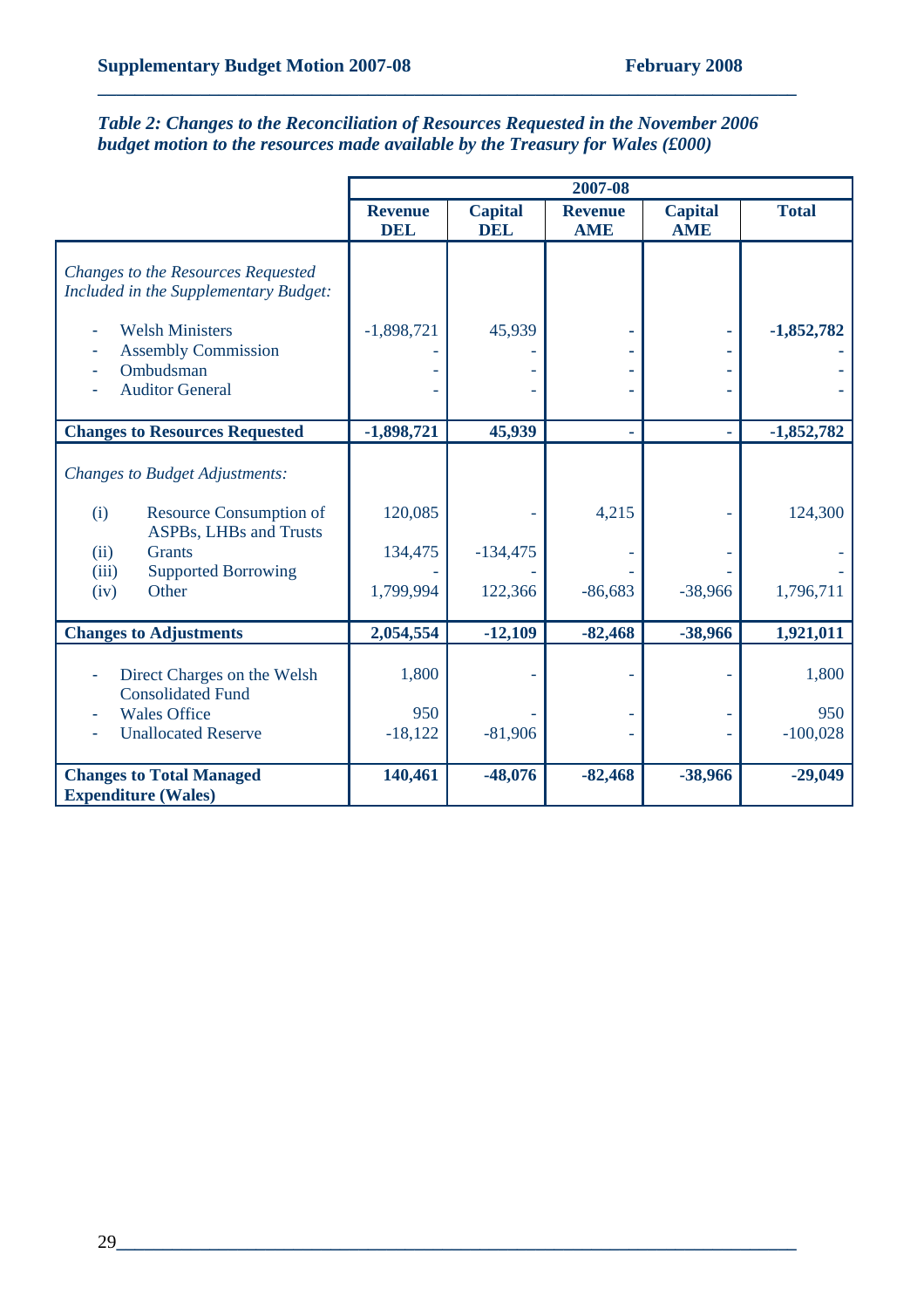# *Table 3: Reconciliation of Resources Requested in this Supplementary Budget*

|                                                                                                              |                                        |                                    | 2007-08                      |                              |                                        |
|--------------------------------------------------------------------------------------------------------------|----------------------------------------|------------------------------------|------------------------------|------------------------------|----------------------------------------|
|                                                                                                              | <b>Revenue</b><br><b>DEL</b>           | <b>Capital</b><br><b>DEL</b>       | <b>Revenue</b><br><b>AME</b> | <b>Capital</b><br><b>AME</b> | <b>Total</b>                           |
| Revised Resources Requested in the<br><b>Supplementary Budget:</b>                                           |                                        |                                    |                              |                              |                                        |
| <b>Welsh Ministers</b><br><b>Assembly Commission</b><br>Ombudsman<br><b>Auditor General</b>                  | 12,123,030<br>40,661<br>2,685<br>4,300 | 551,059<br>1,100<br>20             |                              |                              | 12,674,089<br>41,761<br>2,705<br>4,300 |
| <b>Resources Requested in the</b><br><b>Supplementary Budget</b>                                             | 12,170,676                             | 552,179                            |                              |                              | 12,722,855                             |
| Adjustments included in the<br><b>Supplementary Budget:</b>                                                  |                                        |                                    |                              |                              |                                        |
| (i)<br><b>Resource Consumption of</b><br>ASPBs, LHBs and Trusts                                              | 230,451                                |                                    | 19,471                       |                              | 249,922                                |
| (ii)<br><b>Grants</b><br><b>Supported Borrowing</b><br>(iii)<br>Other<br>(iv)                                | $-1,014,120$<br>1,168,142              | 1,014,120<br>163,396<br>$-161,034$ | 301,365                      | 161,034                      | 163,396<br>1,469,507                   |
| <b>Total Revised Adjustments</b>                                                                             | 384,473                                | 1,016,482                          | 320,836                      | 161,034                      | 1,882,825                              |
| Direct Charges on the Welsh<br><b>Consolidated Fund</b><br><b>Wales Office</b><br><b>Unallocated Reserve</b> | 10,184<br>5,113<br>30,258              | 766                                |                              |                              | 10,184<br>5,879<br>30,258              |
| <b>Total Managed Expenditure (Wales)</b>                                                                     | 12,600,704                             | 1,569,427                          | 320,836                      | 161,034                      | 14,652,001                             |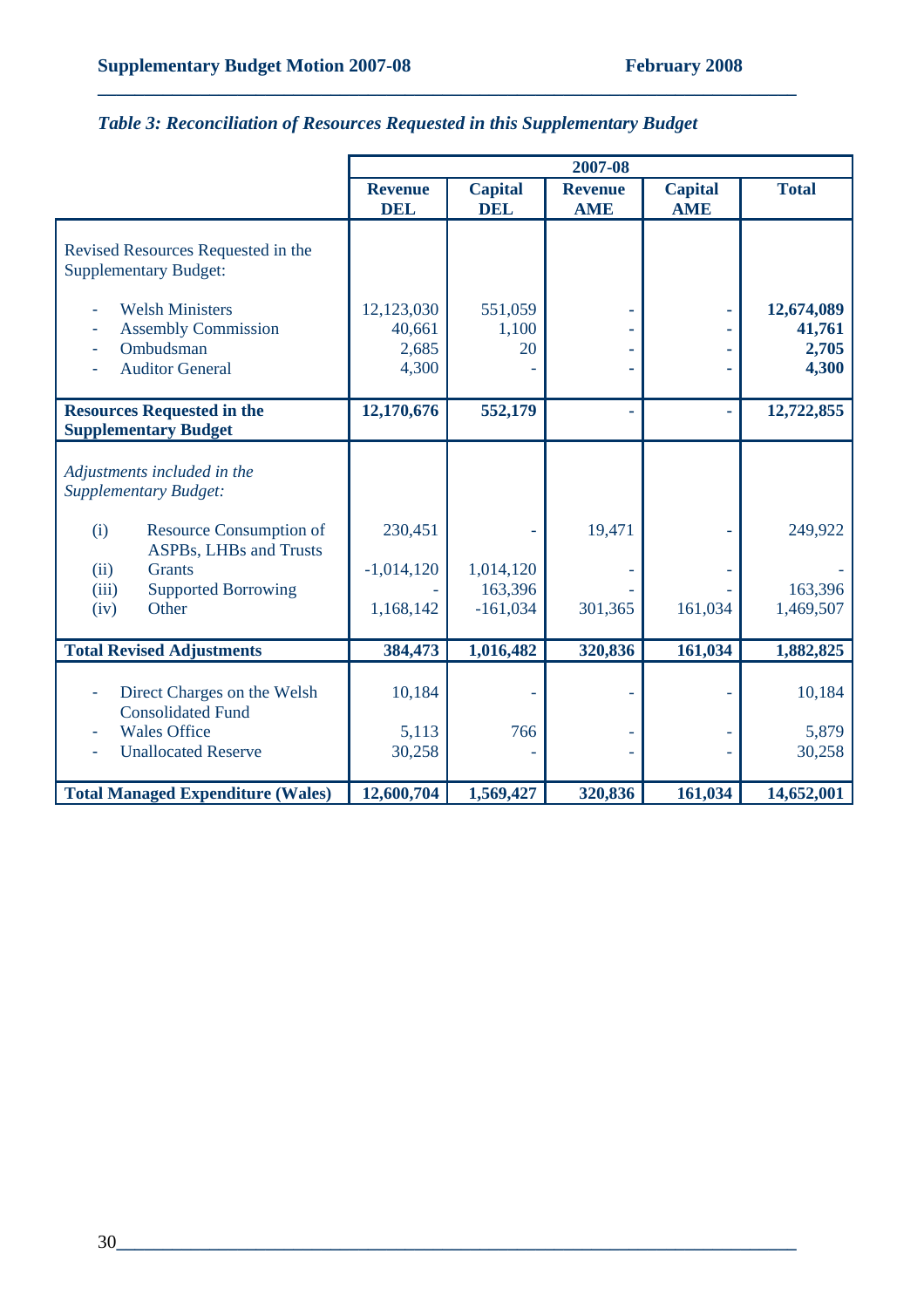#### **Notes:**

1. The total resource requirement for the Welsh Assembly Government is equivalent to the total of the allocations included in the Ambits of Schedule 1.

- 2. Standing Order 27.19(ii) states that the annual budget motion should include the resources agreed by the Treasury for the Welsh block budget for the financial year covered by the motion. Schedule 6 satisfies this requirement.
- 3. Standing Order 27.19(iii) states that the annual budget motion must include a reconciliation between the resources allocated to the Welsh block budget by the Treasury and the resources to be authorised for use in the budget motion. Schedule 6 satisfies this requirement.
- 4. The schedules above show variations in resources authorised for the financial year under S126 of the Act and SO27.22.
- 5. Direct charges on the Welsh Consolidated Fund are:

| <b>Item</b>                                                     | 2007-08    |
|-----------------------------------------------------------------|------------|
|                                                                 | £000       |
| Payments to the National Loans Fund                             | 1,800      |
|                                                                 |            |
| Salaries and related pension costs of the Presiding Officer and | 575        |
| the Deputy Presiding Officer                                    |            |
| Salaries and related pension costs of the Ombudsman             | 183        |
|                                                                 |            |
| Salaries and related pension costs of the Auditor General       | 216        |
| <b>National Non Domestic Rates Income</b>                       | $-821,700$ |
|                                                                 |            |
| <b>National Non Domestic Rates Payable</b>                      | 821,700    |
|                                                                 |            |
| <b>Election Costs</b>                                           | 7,410      |
|                                                                 |            |
| <b>Total</b>                                                    | 10,184     |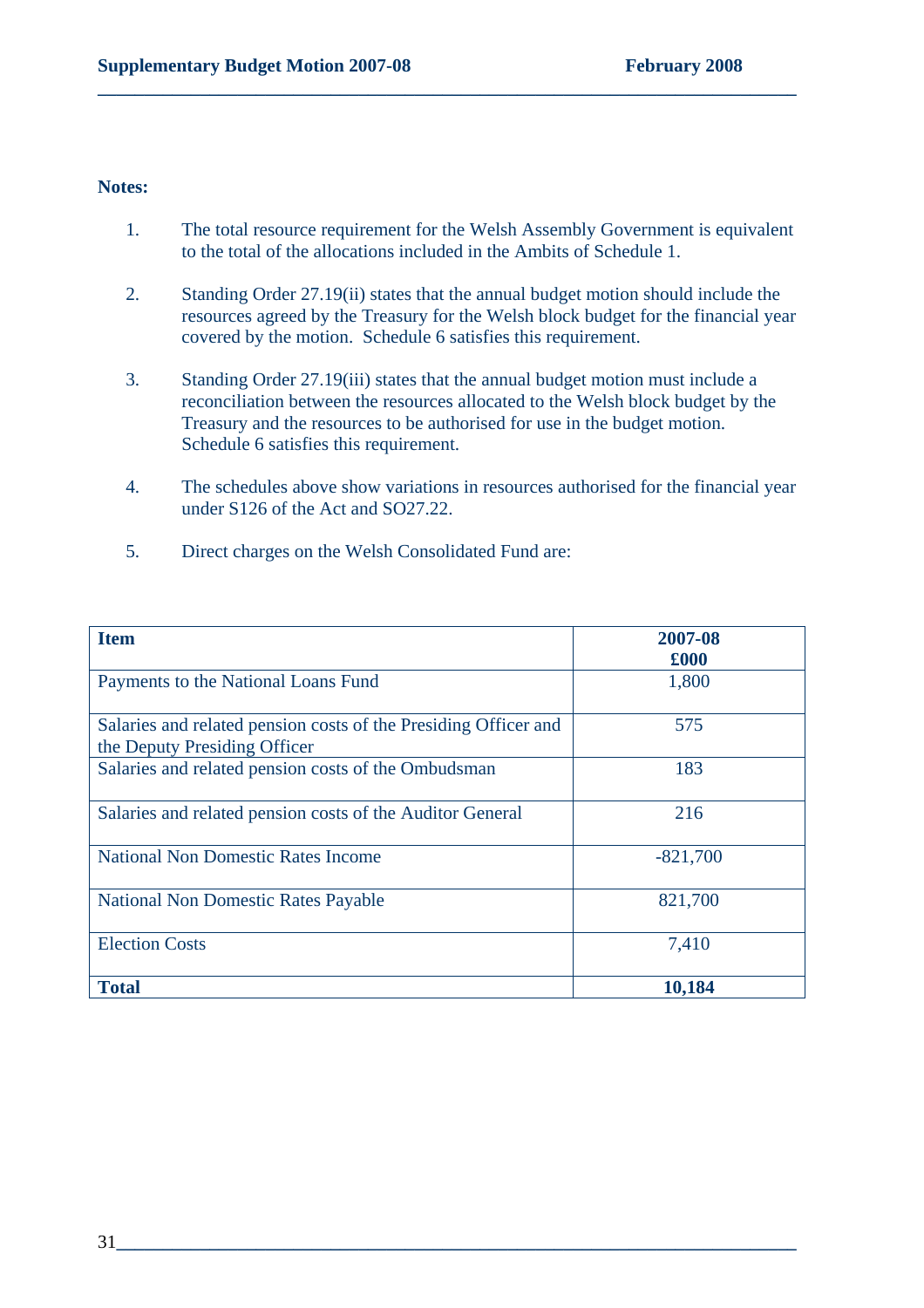#### **Schedule 7: Reconciliation of cash inflows to the Welsh Consolidated Fund to the cash issues to be requested in the budget motion (£000)**

|                                                                                                                                  | <b>Original</b><br><b>Provision</b><br>2007-08                | <b>Changes</b>                                    | <b>Revised</b><br><b>Provision</b><br>2007-08                      |
|----------------------------------------------------------------------------------------------------------------------------------|---------------------------------------------------------------|---------------------------------------------------|--------------------------------------------------------------------|
| Estimated net amounts payable into the<br><b>Consolidated Fund;</b>                                                              |                                                               |                                                   |                                                                    |
| Departmental Expenditure Limit<br>Less Receipts from the National Insurance Fund<br><b>Plus Annually Managed Expenditure</b>     | 14,077,746<br>$-890,566$<br>603,304                           | 92,385<br>$-6,147$<br>$-121,434$                  | 14,170,131<br>$-896,713$<br>481,870                                |
| <b>Sub Total</b>                                                                                                                 | 13,790,484                                                    | $-35,196$                                         | 13,755,288                                                         |
| Less Wales Office                                                                                                                | $-4,929$                                                      | $-950$                                            | $-5,879$                                                           |
| Plus payments from other government<br>departments                                                                               | 890,566                                                       | 6,147                                             | 896,713                                                            |
| <b>Total Managed Expenditure</b>                                                                                                 | 14,676,121                                                    | $-29,999$                                         | 14,646,122                                                         |
| Reconciliation to Resource Requirements:                                                                                         |                                                               |                                                   |                                                                    |
| Other Adjustments:                                                                                                               |                                                               |                                                   |                                                                    |
| <b>ASPB Capital Charges</b><br><b>Supported Borrowing</b><br>Other<br><b>Direct Charges</b><br>÷,<br><b>Unallocated Reserves</b> | $-125,622$<br>$-163,396$<br>327,204<br>$-8,384$<br>$-130,286$ | $-124,300$<br>$-1,796,711$<br>$-1,800$<br>100,028 | $-249,922$<br>$-163,396$<br>$-1,469,507$<br>$-10,184$<br>$-30,258$ |
| <b>Resource Requirements</b>                                                                                                     | 14,575,637                                                    | $-1,852,782$                                      | 12,722,855                                                         |
| <b>Accruals Adjustments</b>                                                                                                      | $-772,918$                                                    | $-9,682$                                          | $-782,600$                                                         |
| Amounts available for issue in the motion                                                                                        | 13,802,719                                                    | $-1,862,464$                                      | $-11,940,255$                                                      |
| Distributed as follows:<br><b>Welsh Assembly Government</b><br><b>Assembly Commission</b><br>Ombudsman<br><b>Auditor General</b> | 13,759,505<br>36,417<br>2,597<br>4,200                        | $-1,862,464$                                      | 11,897,041<br>36,417<br>2,597<br>4,200                             |
| <b>Cash Released from the WCF in the Motion</b>                                                                                  | 13,802,719                                                    | $-1,862,464$                                      | 11,940,255                                                         |
| Plus:<br>Direct Charges to the WCF<br><b>Unallocated Funds</b>                                                                   | 8,384<br>123,409                                              | 1,800<br>$-93,151$                                | 10,184<br>30,258                                                   |
|                                                                                                                                  | 13,934,512                                                    |                                                   | 11,980,697                                                         |
| <b>Total Estimated Payments</b>                                                                                                  |                                                               | $-1,953,815$                                      |                                                                    |